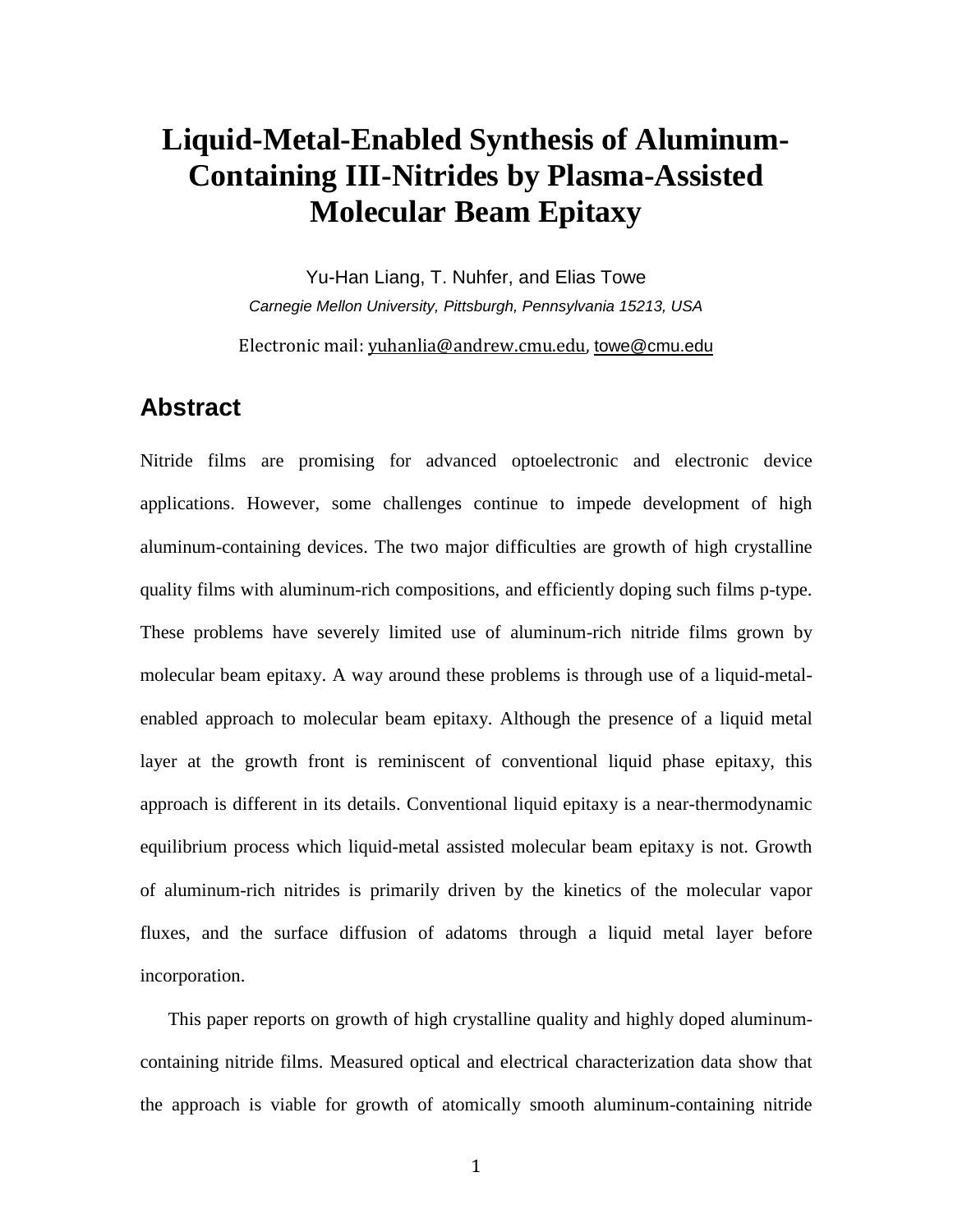heterostructures. Extremely high p-type doping of up to 6 x  $10^{17}$  cm<sup>-3</sup> and n-type doping of up to 1 x  $10^{20}$  cm<sup>-3</sup> in Al<sub>0.7</sub>Ga<sub>0.3</sub>N films was achieved. Use of these metal-rich conditions is expected to have a significant impact on high efficiency and high power optoelectronic and electronic devices that require both high crystalline quality and highly doped (Al,Ga)N films.

## **I. INTRODUCTION**

Aluminum-containing wide-band-gap III-nitride materials provide several practical benefits for ultraviolet photonic devices such as laser diodes,  $1,2$  light-emitting diodes, $3-5$  and advanced photovoltaics.<sup>6,7</sup> However, most aluminum-containing nitride films grown by molecular beam epitaxy still suffer from poor crystalline quality and low doping efficiency; these problems hamper development of high performance devices. Optimal growth conditions for high crystalline quality aluminum-containing nitride compounds generally require growth under group-III-rich conditions. On the other hand, to achieve high p-type doping efficiency, without compensating donor defects, requires nitrogen-rich conditions.<sup>8</sup> These conditions are mutually exclusive.

Many studies have now established that aluminum-containing nitride films with smooth surfaces are best grown under metal-rich conditions; nitrogen-rich conditions lead to rough and faceted surface morphologies that are unsuitable for optoelectronic devices. Neugebauer *et al.,* for example, used analytical arguments from density-functional theory and scanning-tunneling microscopy experiments to demonstrate that smooth nitride films can be achieved under metal-rich growth conditions. Their arguments support the idea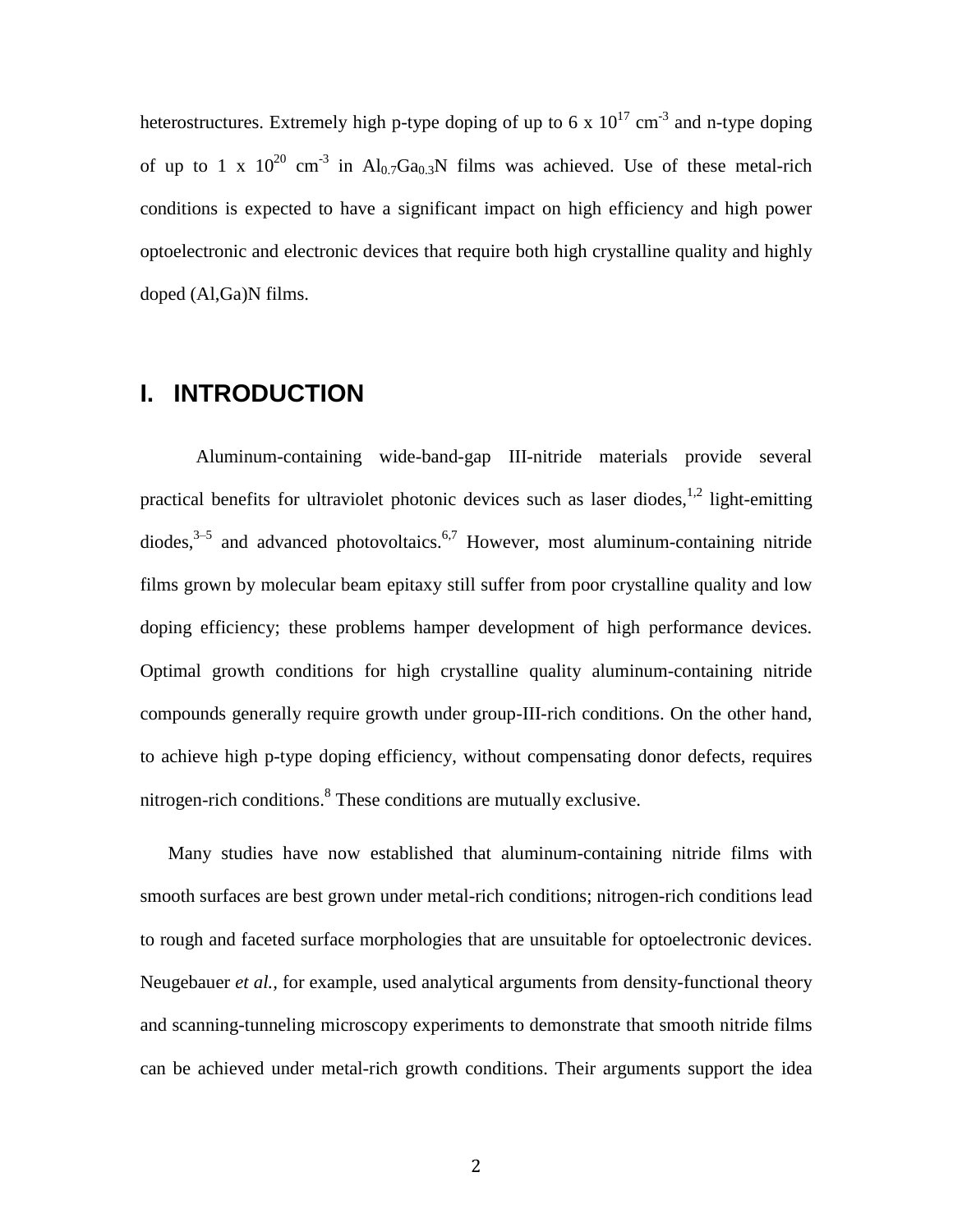that a thin liquid metal layer at the growth front acts as a surfactant that opens up an efficient diffusion channel for lateral adatom transport; this promotes growth of atomically smooth nitride films.<sup>9</sup> Similarly, numerous experimental studies support the notion that presence of excess Ga, which can act as a surfactant, leads to layer-by-layer growth of smooth GaN films.<sup>10,11</sup> A negative aspect of the excess liquid Ga is formation of metal droplets; this prevents creation of abrupt heteroepitaxial interfaces in multilayer structures.

Another challenge that has limited development of high performance ultraviolet light sources is low doping efficiency in high-aluminum-containing nitride films. P-type doping of AlGaN films is complicated by the high activation energy of Mg acceptors in the films. This ranges from 170 meV for  $x=0$ , to 510 meV for  $x=1$ ;  $(2,1)^3$  the low incorporation of Mg dopant,  $14$  and the significant tendency for self-compensation is attributed to a presence of donor-like native defects or complexes.<sup>15</sup> It is not yet a settled matter what the optimal MBE growth conditions are for synthesis of aluminumcontaining III-nitride films with high p-type doping. Most researchers agree that nitrogenrich conditions are necessary for p-type doping because of the availability of Ga substitutional sites for Mg and the decrease of compensating nitrogen vacancies. The problem however is that under nitrogen-rich conditions, Mg-doped films are likely to be of poor crystalline quality, with rough surfaces. These twin problems make it difficult to synthesize aluminum-rich nitride films that are doped with a high concentration of Mg acceptor impurities and are also of high crystalline quality; overall, there are still no detailed studies on highly doped p-type aluminum-rich AlGaN grown by molecular beam epitaxy.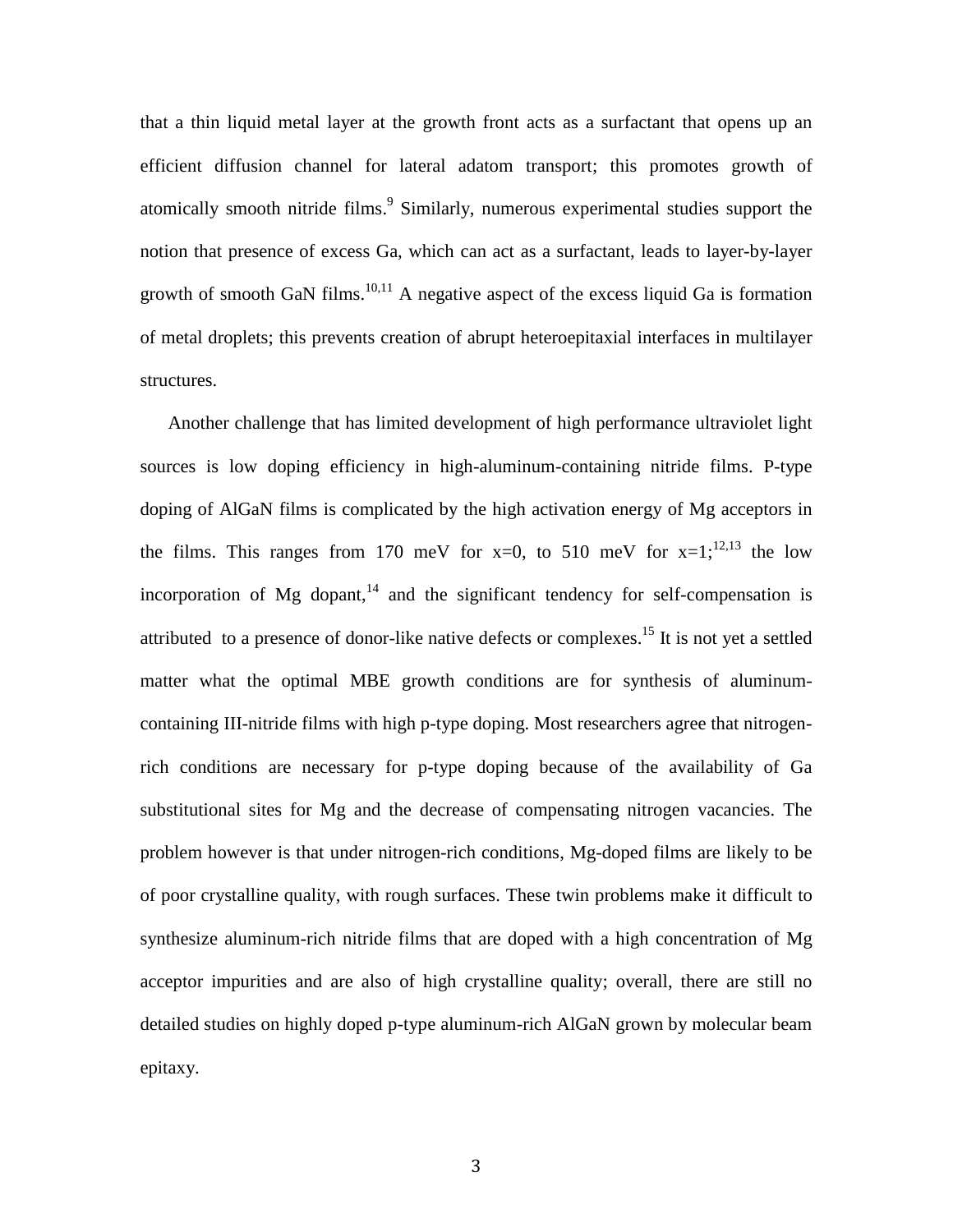Recently, Moustakas *et al.* reported experiments and some theoretical analyses of high quality AlGaN/AlN multi-quantum wells with high internal quantum efficiency. They also reported results on GaN films with high p-type doping concentrations of up to  $3\times10^{18}$  cm<sup>-3</sup>. All their samples were grown by plasma-assisted molecular beam epitaxy at extremely high III/V ratios.<sup>16</sup> They suggested that the growth mechanism for their (Al, Ga)N films under the extreme metal-rich conditions was similar to that in conventional liquid phase epitaxy; in effect, the growth could be treated as if it were near thermodynamic equilibrium. Hoke *et al.* provided additional purely thermodynamic analyses to explain the chemical reactions and the incorporation behavior of group III species and impurities in nitride films under metal-rich growth conditions.<sup>17</sup> They argued that  $Mg_3N_2$ , one of the by-products of the reaction, is a stable phase in metal-rich conditions. However, this appears to contradict available experimental evidence for molecular beam epitaxy. In fact, there are reports in the literature indicating that  $Mg_3N_2$ , which causes polarity inversion in III-nitrides, is likely to be formed when there is a high flux of active nitrogen instead.<sup>18</sup> It appears, therefore, that the mere presence of liquid metal during molecular beam epitaxy cannot be easily explained within the thermodynamic equilibrium model because of the low growth temperatures involved, which are far below the thermal equilibrium temperatures for III-nitride compounds.

In this paper we suggest an alternative perspective, supported by experimental evidence, to explain the MBE growth of high aluminum-containing films under extreme metal-rich conditions.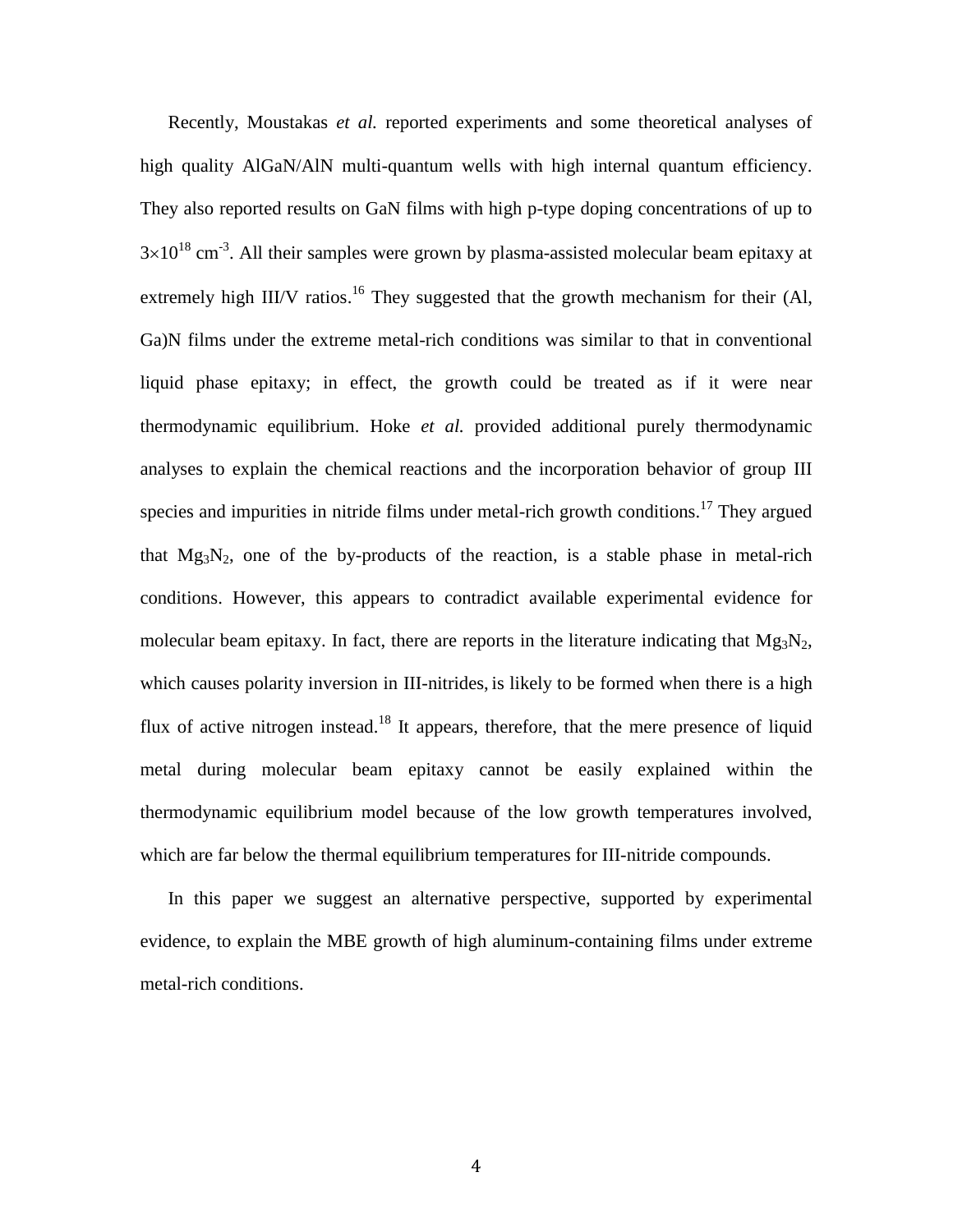# **II. Thin film growth mechanisms and associated thermodynamic and kinetic processes**

Early quantitative studies of epitaxial thin film growth of semiconductors were largely empirical.<sup>19,20</sup> It was known then that the driving force for thin film growth was primarily dominated by competition between thermodynamics and kinetics. In the following, we compare and contrast the growth mechanisms for liquid phase epitaxy, dominated by thermodynamics, and molecular beam epitaxy, governed primarily by kinetics.

At its simplest, conventional liquid phase epitaxy is crystallization by cooling and solidification from the liquid (molten) state, where the driving force is the temperature gradient of the cooling along a relevant coordinate. Under the right conditions of chemical equilibrium among mixed crystals in a melt, a crystalline solid can form. For a general  $A_{\alpha}B_{1-\alpha}C$  ternary compound formed from group-III elements and dimeric group-V molecules in liquid-solid equilibrium, the essential chemical reaction is

$$
A_{(l)} + B_{(l)} + C_{(l)} = A_x B_{1-x} C_{(s)}.
$$
 (1)

The phase diagrams that describe the equilibrium conditions are generally determined by consideration of the thermodynamics of the binary systems that form the boundaries of the ternary compound.<sup>21</sup> For the canonical ternary under discussion, the binary systems are *AC*, *BC*, and *AB*. Their deviation from ideality is described in terms of the interaction coefficient

$$
\kappa = \frac{\Delta G_m^e}{N_{AC}N_{BC}} = \frac{\Delta H_m - T\Delta S_m^e}{N_{AC}N_{BC}},\tag{2}
$$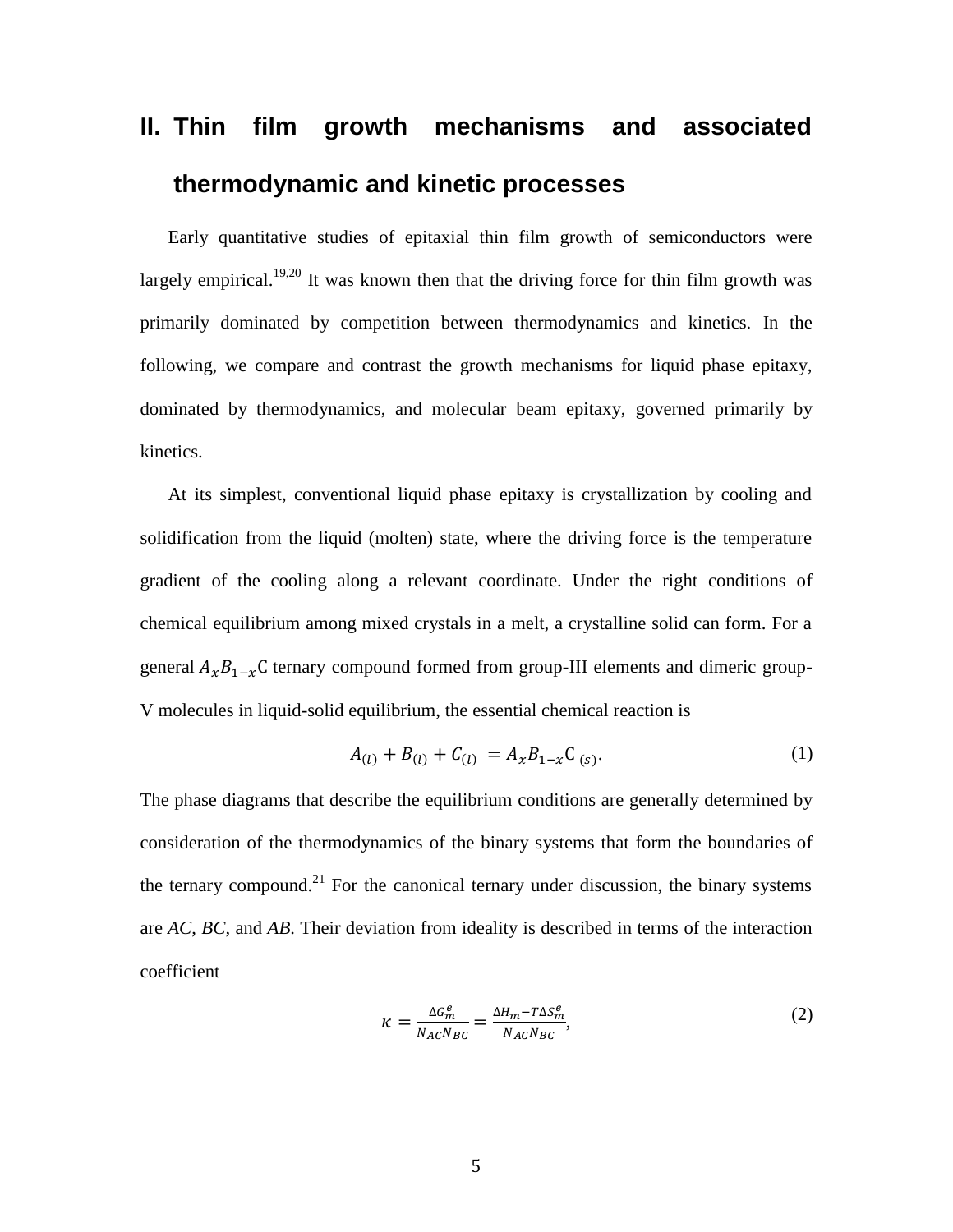where  $\Delta G_m^e$  is the excess free energy of mixing—a form of a fundamental thermodynamic relationship; when normalized by the concentrations  $N_{AC}$  and  $N_{BC}$  of the binaries  $AC$  and *BC* in the solution, it is the interaction coefficient. The equilibrium conditions between the solid and liquid phases can be evaluated by relating the interaction parameter,  $\kappa$ , to the activity coefficients,  $\gamma_i^{s(l)}$ , and the chemical potentials,  $\mu_i^{s(l)}$  in the solid and liquid phases. For the canonical three-component compound, the activity coefficient for element *A* is

RT 
$$
\ln \gamma_A^l = \kappa_{AC}^l (N_C^l)^2 + \kappa_{AB}^l (N_B^l)^2 + (\kappa_{AC}^l + \kappa_{AB}^l - \kappa_{BC}^l) N_B^l N_C^l.
$$
 (3)

Similar equations for elements  $B$  and  $C$  can be written down as cyclic permutations of the subscripts. The corresponding chemical potential in the liquid is

$$
\mu_A^l(T) = \mu_A^{0l}(T) + RT \cdot \ln(\gamma_A^l N_A), \tag{4}
$$

and in the solid it is

$$
\mu_{AC}^c(T) = \mu_{AC}^{0c}(T) + RT \cdot \ln(x). \tag{5}
$$

The superscripts  $l$ , 0, and  $c$  denote, respectively, the liquid state, pure state, and the crystalline solid state; x denotes the fraction of AC in the compound  $(AC)_x(BC)_{1-x}$ which is assumed to form a perfect solid solution. A similar equation can be written down for the  $BC$  compound. The chemical potential of the pure compound above can be related to the chemical potentials of its constituents in the liquid state by the Vieland formula: 22,23

$$
\mu_{AC}^{0c}(T) = \mu_A^{sl}(T) + \mu_C^{sl}(T) - \Delta S_{AC}^F(T_{AC}^F - T) - \Delta C_p \left( T_{AC}^F - T - T \cdot \ln \left[ \frac{T_{AC}^F}{T} \right] \right),\tag{6}
$$

where  $\Delta S_{AC}^F$  is the entropy of fusion,  $\Delta C_p$  is the difference between the specific heat of the compound and its supercooled liquid, and  $sl$  denotes a stoichiometric liquid. At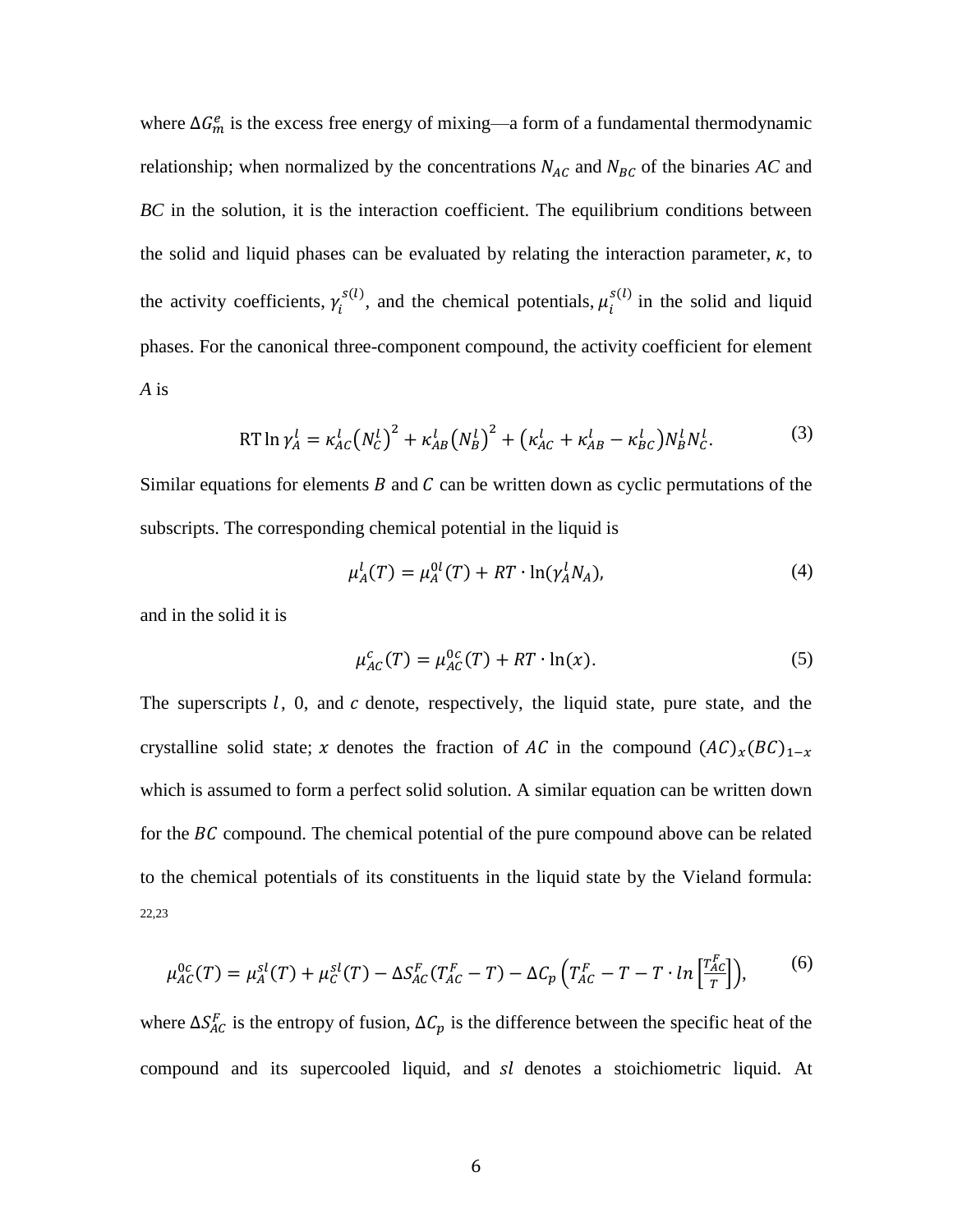equilibrium, the chemical potentials of the crystalline solid and of the constituent elements in the liquid are related to each other by

$$
\mu_{AC}^c(T) = \mu_A^l(T) + \mu_C^l(T),\tag{7}
$$

and

$$
\mu_{BC}^c(T) = \mu_B^l(T) + \mu_C^l(T). \tag{8}
$$

Two basic assumptions undergird the foregoing discussion. The first is that it is possible to dissolve a solute in a liquid solvent; this is the ideality condition. The second is that the processes are near thermodynamic equilibrium. The latter assumption allows one to use Eqs. (4), (5), and (6) in the relations for the chemical potentials in Eqs. (7) and (8), at equilibrium to derive the liquidus surfaces by elimination of  $x$  in the resultant equations, and to derive the solidus lines by elimination of the temperature, T. In this type of analysis, one typically neglects the specific heat term.<sup>23</sup>

In the usual arrangement of a liquid phase epitaxy system, constituents diffuse vertically because of a concentration gradient in the liquid solution to the growth front where they are incorporated into the growing crystal. The growth rate is diffusionlimited, which endows the liquid phase epitaxy process with a decided advantage in that extremely high growth rates in the range of  $0.1 - 1.0$   $\mu$ m/minute are possible. Such growth rates are much higher than what is possible in the typical molecular beam epitaxy process,  $24$  where there is no temperature gradient or vertical diffusion of the constituent species to the growth front. Furthermore, the requirement for high solubility of solutes in bulk solvents cannot be satisfied in the MBE process. For growth of GaN, for example, high solubility of nitrogen in liquid gallium would be required. This solubility can be estimated according to<sup>25</sup>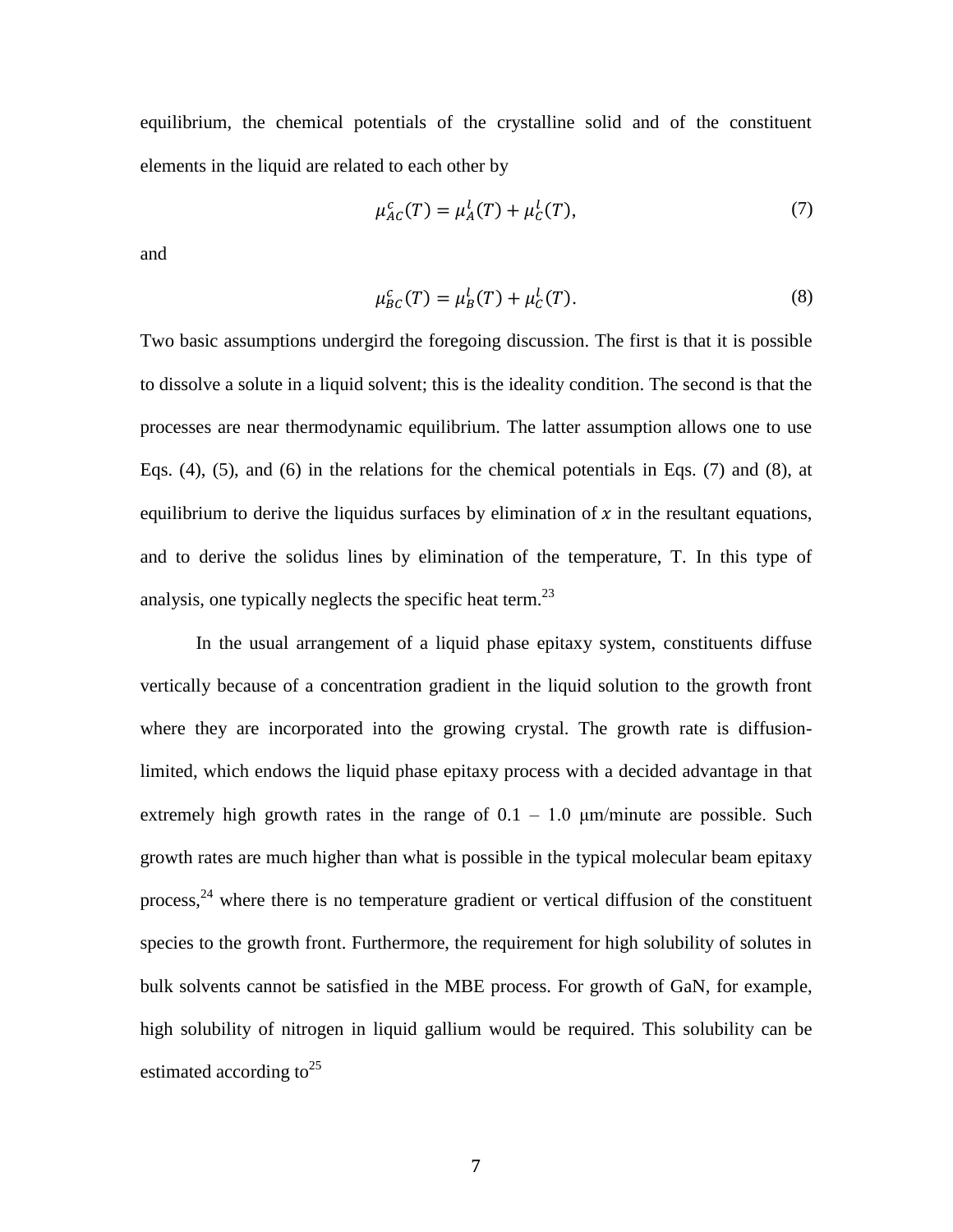$$
\Delta H_F = RT^2 \frac{dln(x)}{dT} \tag{9}
$$

where  $\Delta H_F$  is the melting enthalpy and x is the mole fraction of nitrogen in liquid gallium. Generally, the solubility of nitrogen in gallium would require elevated temperature and pressure conditions. Because of this, it remains a challenge to grow GaN thin films from liquid solutions.<sup>26,27</sup> Despite the fact that metastable active nitrogen species, such as atomic nitrogen  $(N)$ , ionic nitrogen  $(N_2^+)$ , and metastable molecular nitrogen  $(N_2^*)$ , could improve solubility of nitrogen in liquid Ga,<sup>28</sup> this is irrelevant for the molecular beam epitaxy process in its vacuum and low temperature environment.

In contrast to liquid phase epitaxy, the MBE process is dominated by surface kinetics which involve impinging vapor fluxes, surface diffusion, arrangement and rearrangement of atoms, and desorption. For the nitrides, the growth rate is controlled by the effective arrival rate of the molecular fluxes, substrate temperature, and the interatomic bonding strength.

It may usually appear that liquid-metal-assisted molecular beam epitaxy is similar to conventional liquid phase epitaxy because of the presence of a liquid metal layer on the surface. This is in fact not the case. The metallic film (which is probably only few atomic layers thick) provides a diffusion channel for adatoms which may then find subsurface adsorption sites. In this respect, plasma-assisted molecular beam epitaxy under extreme metal-rich conditions is dominated by adatom kinetics.

## **III. EXPERIMENTAL RESULTS AND DISCUSSION**

#### *A. Film Growth*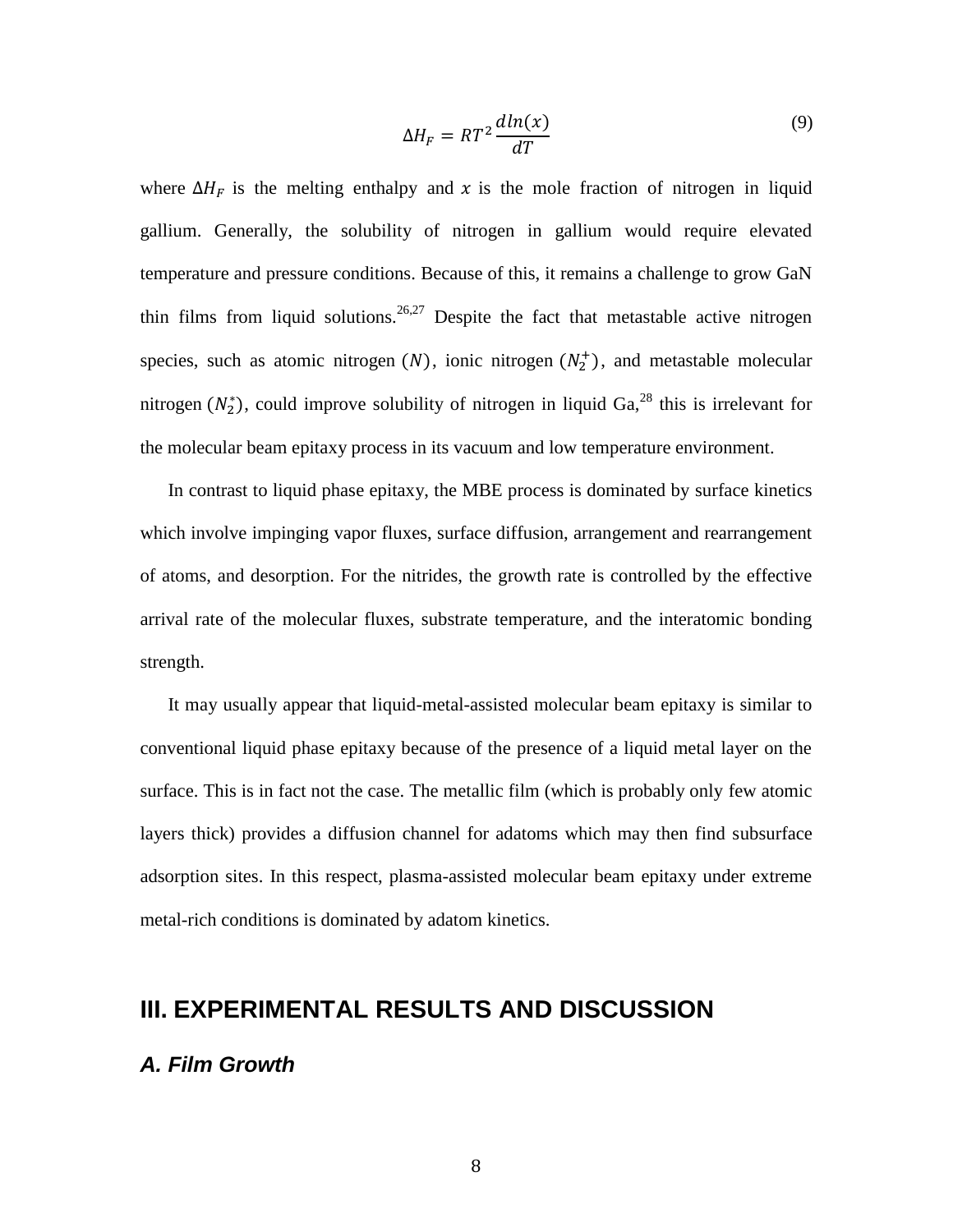Aluminum-containing single-layer nitride films and quantum-well heterostructures were grown by plasma-assisted molecular beam epitaxy. The films were investigated *insitu* using a 10-kV reflection-high-energy-electron diffraction (RHEED) system. All the AlGaN films were grown under extreme metal-rich conditions at substrate temperatures of 770 °C, well above the Ga decomposition temperature (750 °C).<sup>29</sup> To achieve high crystalline quality epilayers, two special AlN films were grown: the first is a 100-nm AlN buffer layer deposited at a temperature of 800  $^{\circ}$ C; this is followed by a thin AlN nucleation layer grown at the intermediate temperature of 750 °C before the actual growth of the AlGaN films. Note that the AlN buffer layers were grown under excess aluminum flux, enabling the formation of liquid aluminum at the growth front. During growth of the (Al,Ga)N films, indium flux, which is used as a surfactant, is introduced; this reduces the surface energy and helps to uniformly distribute the liquid metal layer on the growth surface, thus preventing surface roughness of the grown films. Photoluminescence emission spectra of the  $\text{Al}_x\text{Ga}_{1-x}\text{N}$  films for different Al mole fractions are shown in Figure 1. As expected, the sharp emission peaks shift to shorter wavelengths with increasing Al composition, irrespective of the Ga flux as long as there was excess metal flux. Figure 2 is a schematic illustration of the action of the constituent species during growth, accompanied by the relevant RHEED pattern in (a); the other illustrations, and the related RHEED patterns in (b) and (c), show a model of what is going on subsequent to closure of the constituent shutters. We observe and note that the RHEED patterns of the  $Al_xGa_{1-x}N$  films are visibly dim during the growth. It is believed that the "dimness" of the patterns is due to the presence of an extremely thin liquid metal layer on the growing film surface. It is unlikely that a RHEED pattern would be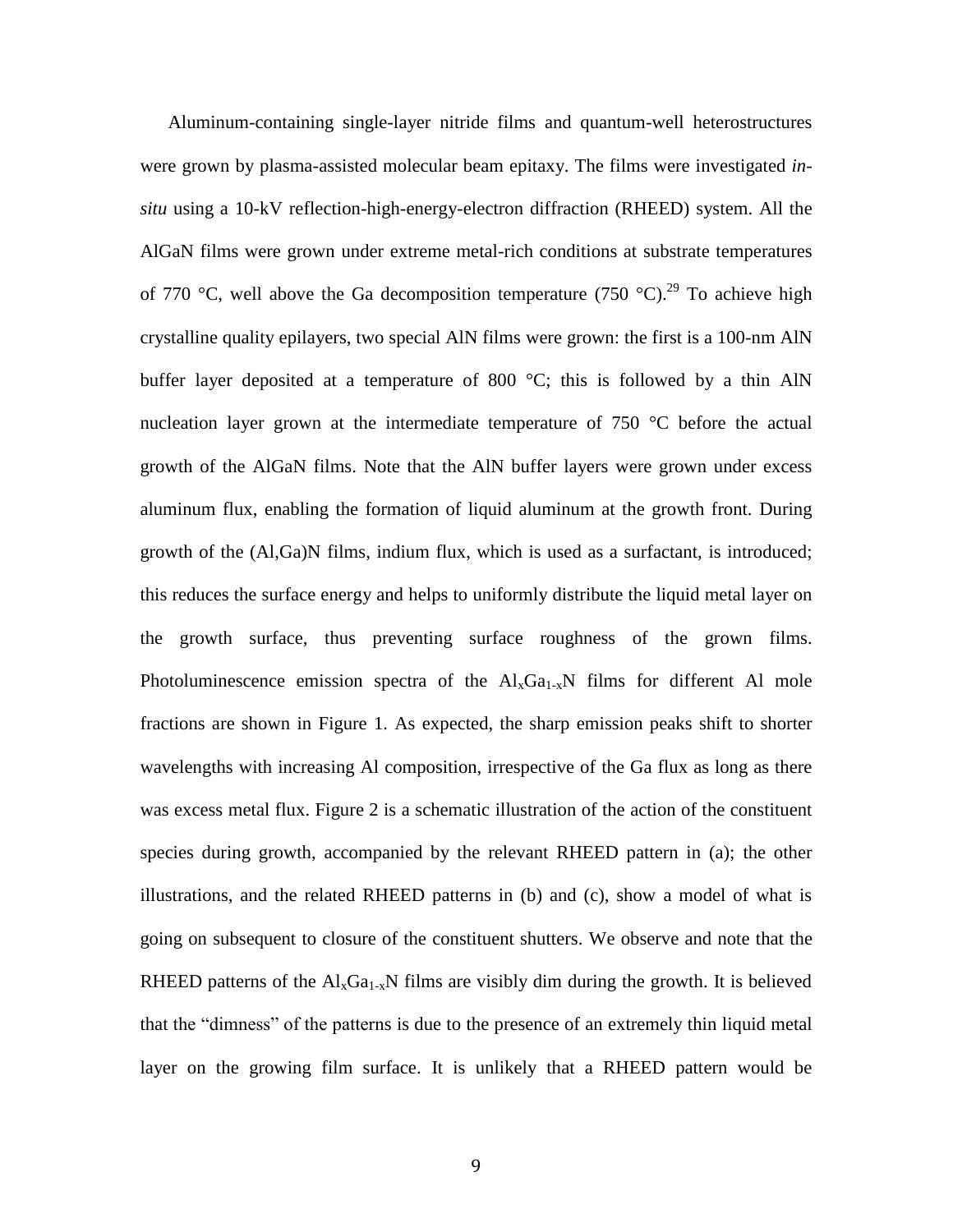observable if the metal layer was a thick liquid pool at the growth front; the pristine underlying crystalline order would be inaccessible to the surface electron diffraction process; the electron beam is incident at a glancing angle, with a shallow penetration depth of less than a nanometer.<sup>30</sup> When the constituent fluxes are shut off, while the substrate is maintained at the high growth temperature, very bright and streaky RHEED patterns emerge after only a few minutes as a result of re-evaporation of the thin gallium liquid layer from the surface. After this thermal treatment, the grown films were examined under an optical microscope, and were found to be free of any metal droplets on the surface. Figure  $3(a)$  is a schematic illustration of the relative magnitudes of Al, Ga, In, and active nitrogen atomic fluxes during growth of the  $Al_xGa_{1-x}N$  films with an Al composition of 42 % and 58 %, respectively. Since the bonding strength of Al-N (11.52 eV/bond) is much higher than that of Ga-N (8.92 eV/bond) and of In-N (7.72 eV/bond),  $31$ aluminum adatoms were consumed first by the active nitrogen. Any active nitrogen atoms that were not consumed by the Al then react with Ga atoms and the remaining excess Ga and In atoms contribute to the thin liquid layer at the growth surface. As can be seen in Figures 3(b) and (c), the RHEED pattern is brighter for an (Al,Ga)N film with the relatively low Al fraction of 42 % than that for an  $(Al,Ga)N$  film with a composition of 58%; this is because of the much thinner liquid layer on the surface of the lower content aluminum. We also note that the growth rate of the liquid-enabled AlGaN films is constant at about 4.2 nm/min, irrespective of the metal fluxes, as long as there was excess metal flux. This growth rate is higher than that encountered in stoichiometric and nitrogen-rich growth conditions, but much lower than what is typical for conventional liquid phase epitaxy. This fact provides evidence that high solubility of solute atoms in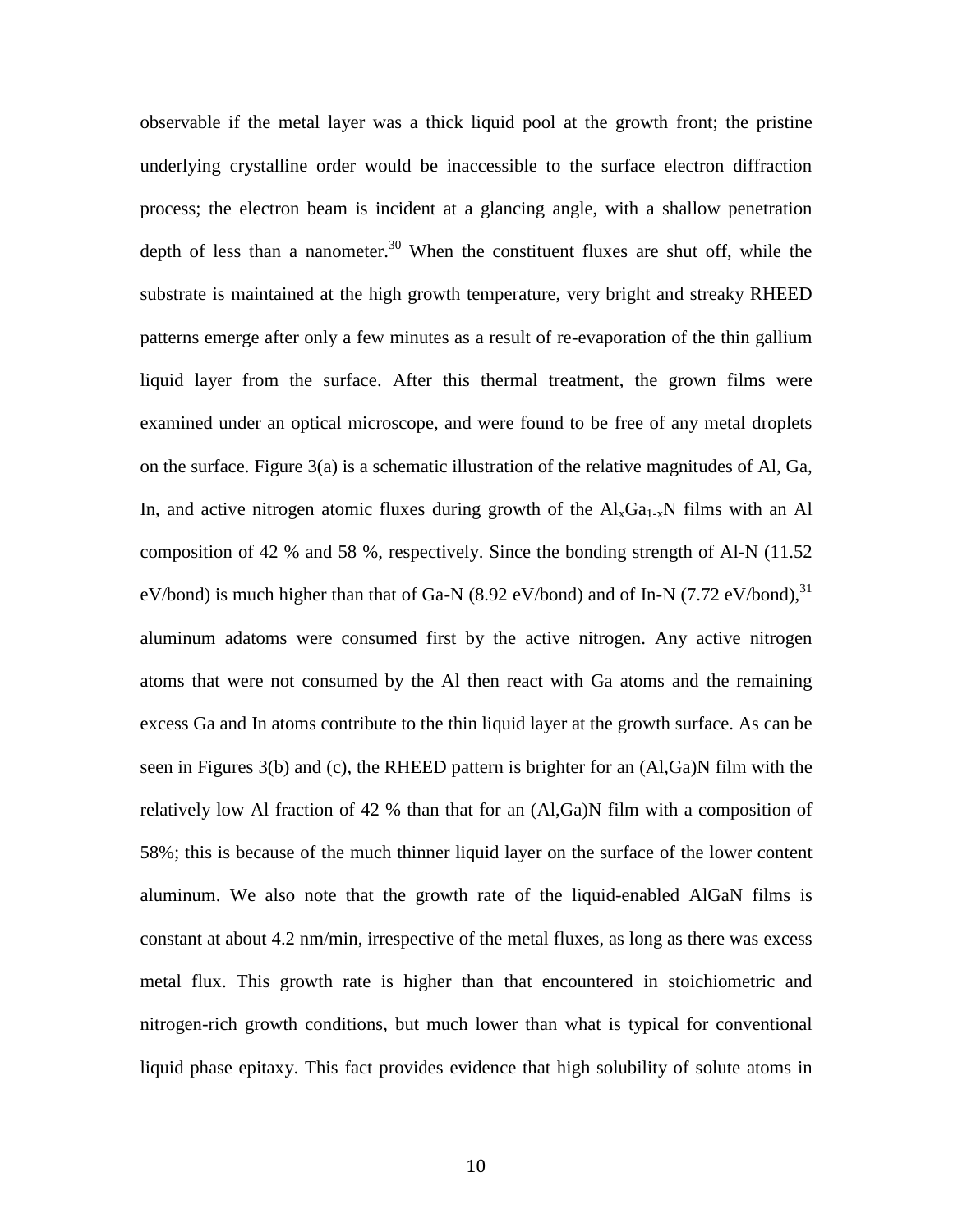extremely thin metal monolayers is not necessary for molecular beam epitaxial growth under metal-rich conditions. Note that this is in contrast to what the situation is in conventional liquid phase epitaxy where high solubility is crucial. It appears therefore that the chemical reaction that takes place when ternary nitrides are grown under liquid metal conditions by plasma-assisted molecular beam epitaxy may be described by

$$
Ga_{(l)} + Al_{(g)} + \frac{1}{2}N_{2(g)}^* \to AlGaN_{(S)}.
$$
 (10)

The thin liquid gallium layer on the surface serves the function of a fluid-like surfactant to improve the lateral diffusion of the impinging vapor fluxes by lowering the diffusion barrier. One can describe the gallium consumption rate during the growth by the firstorder rate equation

$$
\frac{d\rho}{dt} = -\Gamma_{AlGaN} - \phi_{des} - \frac{dn_{Ga}}{dt},\tag{11}
$$

where  $\rho$  is the Ga adatom density,  $\Gamma_{AlGaN}$  is the AlGaN growth rate,  $\phi_{des}$  is the Ga desorption rate, and  $n_{Ga}$  is the remaining liquid Ga on the surface. This rate equation approximation is a consequence of assuming that the growth rate of the AlGaN film is constant irrespective of the gallium flux whenever excess metal conditions prevail; desorption only occurs at the liquid-vapor interface. In short, the extremely thin metal layer, which is incapable of supporting any temperature gradient on the surface, limits the influence of a thermodynamic driving force. The only reasonable assumption therefore is that growth of nitride films under metal-rich conditions by molecular beam epitaxy is dominated by kinetic processes.

We also studied the optical and structural characteristics of  $Al_xGa_{1-x}N/Al_yGa_{1-y}N$ multiple quantum-well films grown under such metal-rich growth conditions. Five-period  $\text{Al}_{x}\text{Ga}_{1-x}\text{N}/\text{Al}_{y}\text{Ga}_{1-y}\text{N}$  quantum-well structures were grown on AlN buffer layers at the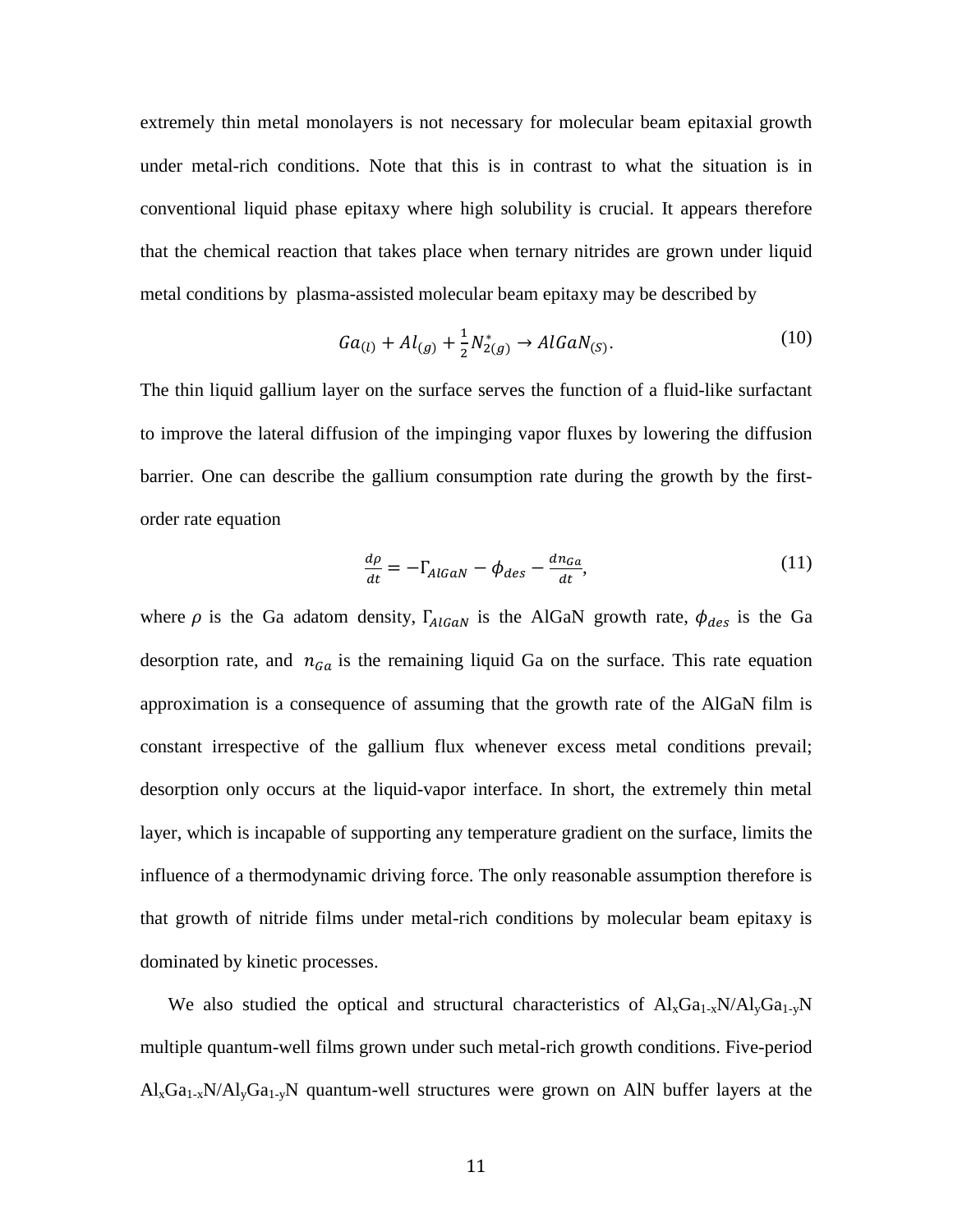growth temperature of 770 °C. The barrier and well widths were estimated to be about 8 nm and 2.5 nm, respectively. These estimates are based on scanning transmission electron microscopy (STEM) measurements whose micrographs are shown in Figure 5. The schematic structure of the films and their corresponding low-temperature photoluminescence spectra are shown in Figure 4. The strong emission peak at 299 nm in Figure 4(a) originates from the quantum well region of the  $Al_{0.7}Ga_{0.3}N/Al_{0.42}Ga_{0.58}N$ structure, while the weaker peak at 262 nm is associated with emission from the barrier region. The emission peak is blue-shifted to 286 nm in Figure 4(b) for the  $\text{Al}_0$ <sub>7</sub>Ga<sub>0.3</sub>N/Al<sub>0.58</sub>Ga<sub>0.42</sub>N multi-quantum structure for the higher aluminum composition of the well region as expected. According to Vegard's law, theoretical estimates require higher Al compositions in the AlGaN well regions for the emission peaks to be pushed toward the short wavelength region. Bhattacharyya *et al.* have suggested that this is probably due to compositional inhomogeneity in aluminum-containing films grown under extreme Ga-rich conditions.<sup>32</sup> This is also confirmed by the Z-contrast high angle annular-dark field (HAADF) electron micrograph of the cross-sectional  $\text{Al}_{0.7}\text{Ga}_{0.3}\text{N}/\text{Al}_{0.58}\text{Ga}_{0.42}\text{N}$  quantum-well structure. Figure 5(b) of the enlarged image reveals the cluster-like features in the AlGaN well regions. These features could lead to strong localized exciton emission at the minimum of the energy potential, which by analogy is similar to what happens due to compositional inhomogeneity in indiumcontaining nitrides<sup>33</sup> This compositional inhomogeneity, however, is unlikely to occur from a thermodynamic point of view because there is no miscibility gap in ternary AlGaN compounds; on the other hand, from a growth kinetics point of view, a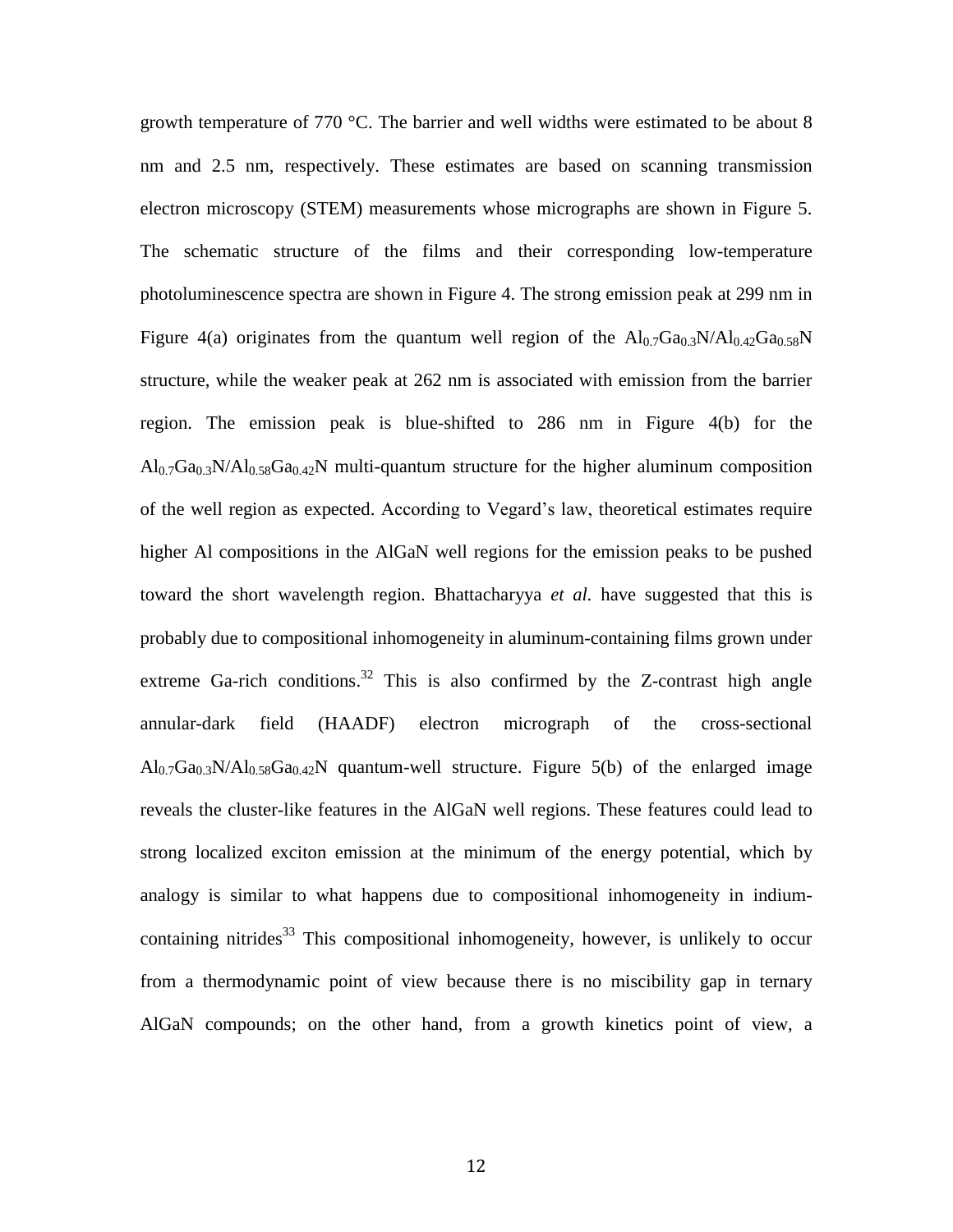compositional inhomogeneity could occur due to the difference in adatom mobilities on the growth surface.

#### *B. Doped AlGaN films*

To further investigate the range of possibilities under the liquid-metal-rich conditions, we have grown films with intentional dopant impurities. A number of 900-nm thick GaN films doped with Mg were grown on c-plane sapphire substrate; an initial layer of a certain thickness of GaN was grown without Mg, and then the Mg shutter was opened without growth interruption. The thin, initial, unintentionally doped GaN film was grown to prevent inversion of the surface polarity. All doped films were grown under metal-rich conditions at substrate temperatures of 770 °C. The Ga-cell temperature was kept constant at 895°C during the growth; this corresponds to a Ga beam equivalent pressure (BEP) of 8.3  $\times$  10<sup>-8</sup> Torr in our system. The Mg-cell temperature was varied from  $310 - 380$  °C. We emphasize that a thin liquid metal layer was always present on the film surface during the growths in order to enhance the diffusion of impinging adatoms and to avoid polarity inversion. Figure 6 shows the carrier types determined from Hall measurements, and the corresponding RHEED patterns for various Mg-cell temperatures (hence fluxes). All films showed streaky RHEED patterns, indicating that the surface structure was covered with Ga with no  $Mg_3N_2$  formed, which would have induced polarity inversion. This further shows that the liquid metal wetting-layer uniformly covers the growth surface. If this were not the case, the RHEED patterns would be spotty because different surface regions would be terminated with Ga atoms while others would be terminated with nitrogen atoms; this would lead to a rough surface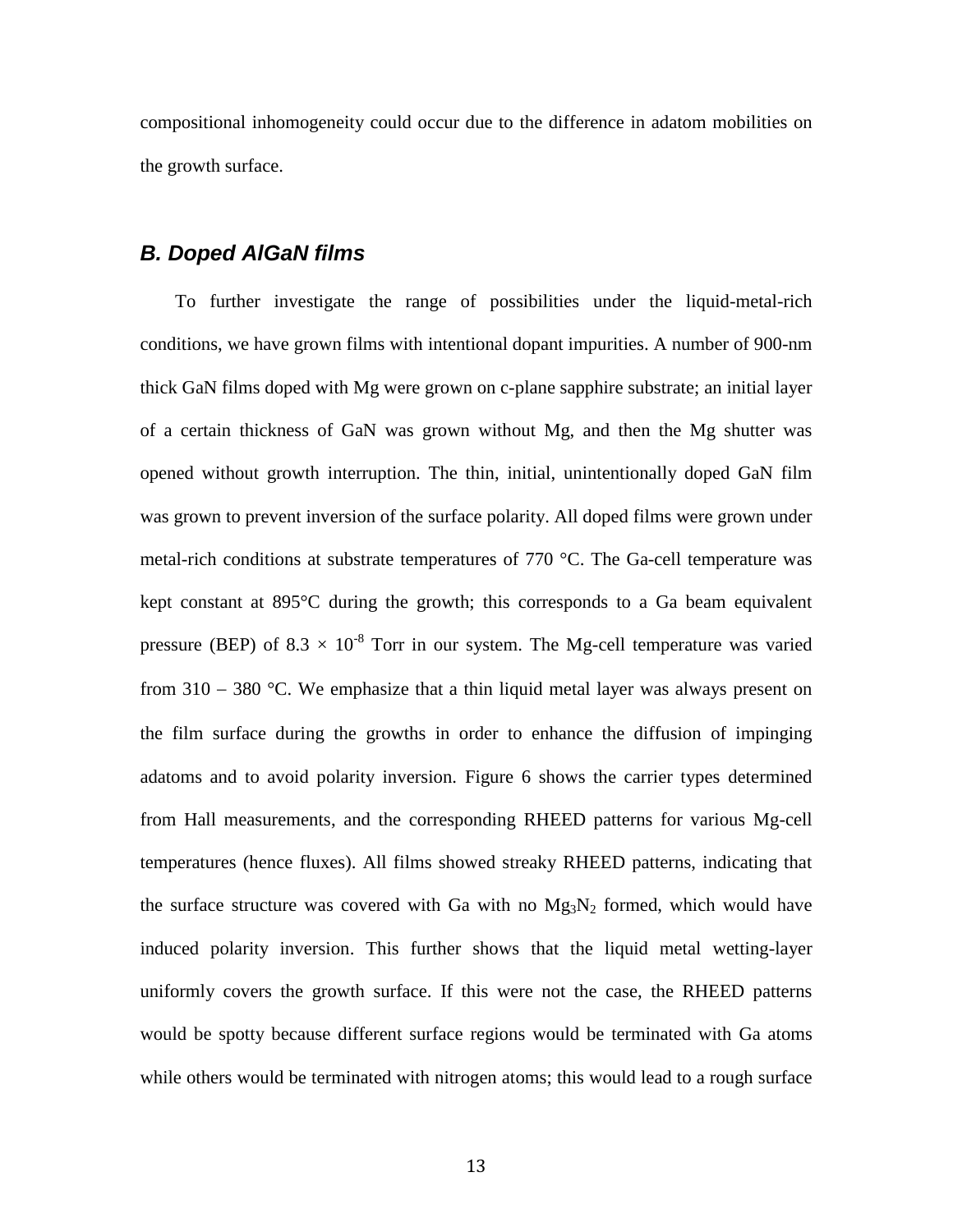morphology and poor crystalline quality. Note that for high Mg fluxes ( $T_{Mg} > 370$  °C), the samples become n-type probably due to formation of Mg clusters at interstitial sites that contribute to donor-type defects. This conversion causes wider and streaky RHEED patterns as seen in the insets of Figure  $6(a)$ . On the other hand, Figure  $6(b)$  shows that ptype GaN films with high hole concentrations of up to the mid  $10^{18}$  cm<sup>-3</sup> range with low resistivity can be obtained under the liquid metal growth conditions of molecular beam epitaxy. Electrically active high hole concentrations of up to  $6 \times 10^{17}$  cm<sup>-3</sup> were also achieved in AlGaN films with Al compositions of up to 70 %. The corresponding secondary ion mass spectrometry (SIMS) result shown in Figure 7 indicates that high Mg doping concentrations of up to  $5 \times 10^{19}$  cm<sup>-3</sup> can be achieved in the p-type  $Al_{0.7}Ga_{0.3}N$ film. There are a number of reasonable explanations for the high incorporation efficiency. In one scenario, it could be that due to the presence of the thin liquid metal layer on growth surface, the vapor pressure of the Mg buried by the liquid is negligible at the substrate growth temperatures of molecular beam epitaxy. If the surface liquid layer were not there, Mg would otherwise have a higher probability of re-evaporating, making it difficult to dope aluminum-containing nitrides because of the high vapor pressure of Mg which, at the substrate temperatures of 700  $^{\circ}$ C, is over 10 mTorr. We would also like to comment that at the growth front, the interface between solid and liquid is at a *kinetic* equilibrium because of the high substrate temperatures used in these experiments. Incorporated gallium is easily re-dissolved to liquid metal because of the weaker Ga-N bond (compared to the stronger Al-N bond); nitrogen on the other hand is difficult to resublimate into vacuum due to the thin liquid metal layer on the surface. We thus speculate that the higher probability of desorption of incorporated gallium generates more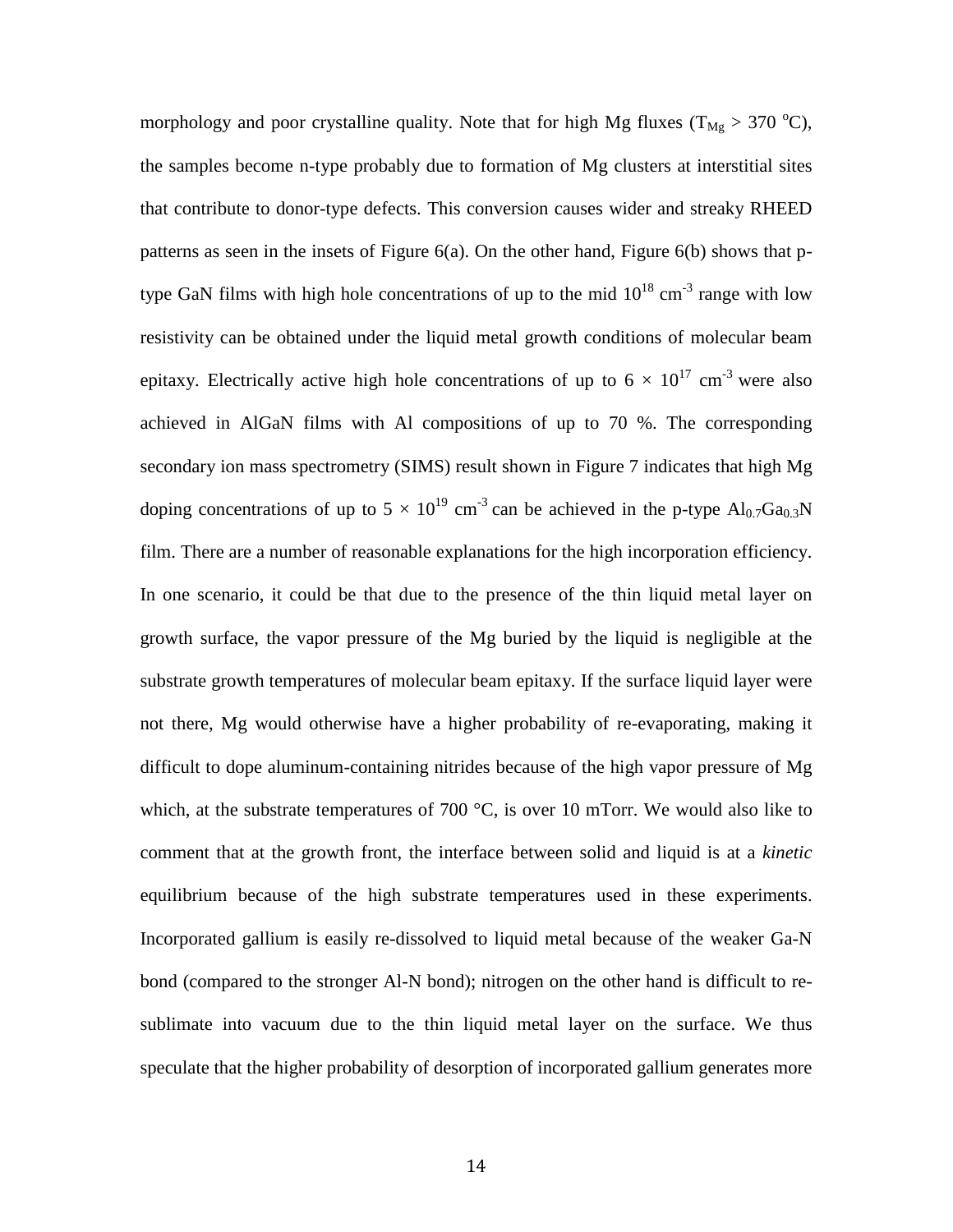group-III vacancies that become available for Mg incorporation. This would lead to fewer nitrogen vacancies  $(V_N)$  that could act as compensating defects in p-type material when the growth is carried out under extreme metal-rich conditions. With such a high density of Mg atoms incorporated, the Bohr radii of the free holes overlap, allowing the Mg acceptors to interact and form an impurity band rather than a single acceptor level within the band gap. This probably leads to an extended band tail, and thus a lowering of the activation energy as illustrated in Figure 8. It then becomes plausible and practical that high p-type doping of Al-rich nitrides is possible because of the reduction of the activation energy when growth is carried out under liquid metal growth conditions.

Under normal circumstances, it is difficult to achieve highly conductive n-type IIInitride alloys that have a high composition of Al in them. Our p-type results on aluminum-containing alloys, discussed in the foregoing, have motivated us to re-examine the prevailing status of n-type, silicon-doped nitrides. We have grown a series of Sidoped (Al, Ga) N films under various conditions on top of an undoped GaN layer, which in turn, was grown on top of an AlN buffer layer as discussed earlier. These films were grown at several Si-cell temperatures that ranged from  $1150 - 1250$  °C; streaky RHEED patterns were observed in all cases. We were able to measure high electron concentrations of up to  $10^{20}$  cm<sup>-3</sup> in both GaN and Al-rich AlGaN fims as shown in Figure 9. These data indirectly provide additional evidence that high solubility is not necessary at the extreme metal-rich growth conditions used; this is especially so since silicon exhibits a low solubility of about 2 % at 700  $^{\circ}$ C in liquid gallium.<sup>34</sup> As already argued in the case for p-type doping, the high n-type concentration of III-nitrides would not be possible if solubility, which is governed by equilibrium thermodynamics, is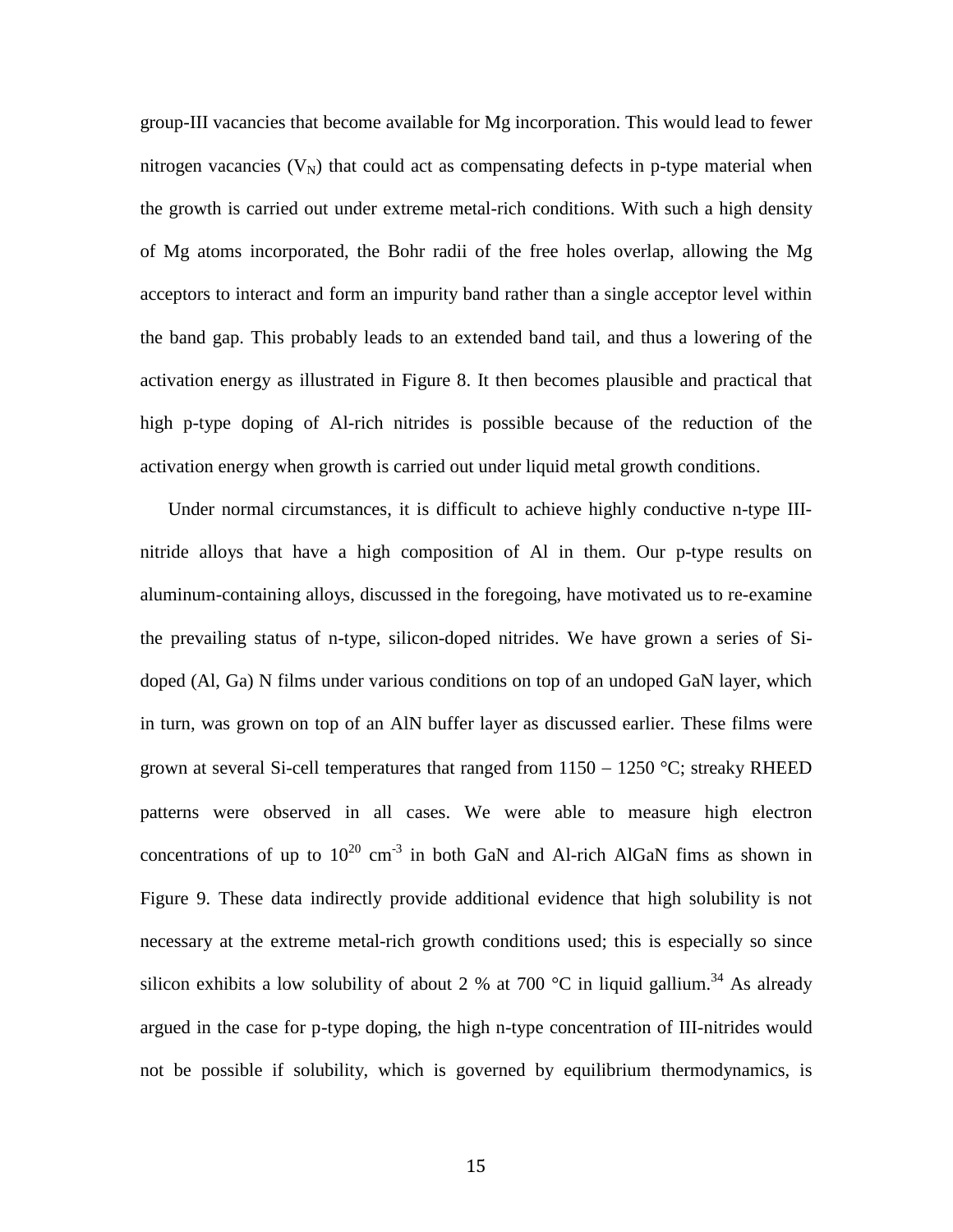necessary for liquid-metal-assisted molecular beam epitaxy.

## **IV.SUMMARY**

In summary, this work has provided experimental evidence to support the notion that growth of III-nitride alloy compounds by plasma-assisted molecular beam epitaxy under extreme metal-rich conditions is dominated by *kinetics*. Under such conditions, excess metal flux(es) form an extremely thin liquid layer at the growth front at high substrate temperatures. The prevailing growth mechanism is unlike that of conventional liquid phase epitaxy, which can usually be satisfactorily explained by appealing to arguments that assume near thermodynamic equilibrium processes.

One of the key observations from this study is that enhancement of surface diffusion through a thin liquid metal layer is essential to achieving smooth and abrupt interfaces in aluminum-containing nitride heterostructures. This approach appears to offer the best resolution to the long-standing difficulty of obtaining highly-doped AlGaN films with high aluminum content. The results of this work show that it is possible to achieve both high hole and electron carrier concentrations in  $(A, Ga)$ N films. It is expected that such high carrier densities should have a significant impact on the development of high power and high efficiency optoelectronic devices that require high aluminum compositions in the nitride films.

## ACKNOWLEDGMENT

This work was partially supported by DARPA, an agency of the US Department of Defense, through the Space and Naval Warfare Systems Center under Grant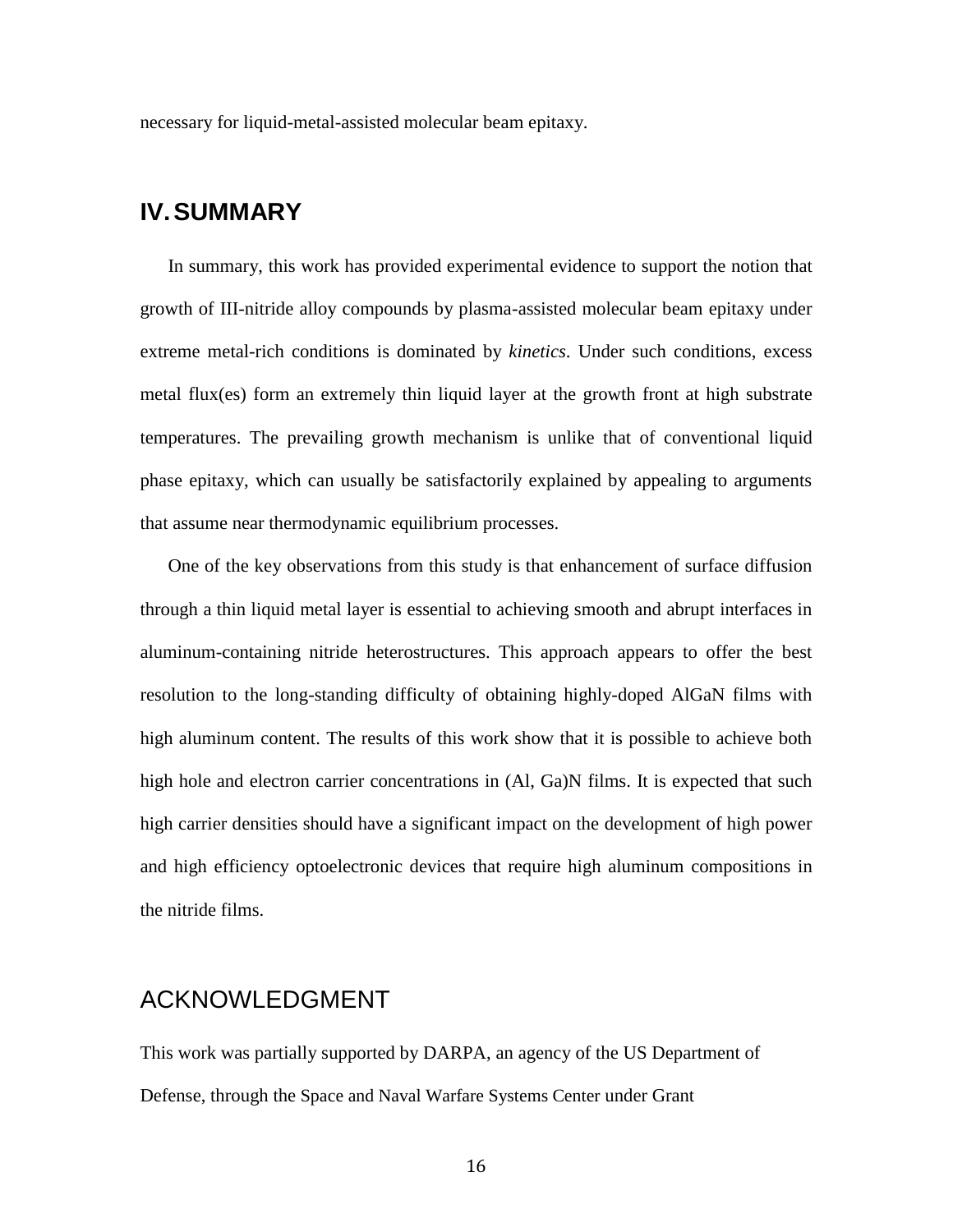No. N66001-12-1-4202.

## REFERENCES

<sup>1</sup> K. Nagata, K. Takeda, Y. Oshimura, K. Takehara, H. Aoshima, S. Ito, M. Iwaya, T. Takeuchi, S. Kamiyama, I. Akasaki, H. Amano, H. Yoshida, M. Kuwabara, Y. Yamashita, and H. Kan, Phys. Status Solidi **8**, 2384 (2011).

<sup>2</sup> H. Yoshida, Y. Yamashita, M. Kuwabara, and H. Kan, Appl. Phys. Lett. **93**, 241106 (2008).

<sup>3</sup> C. Pernot, S. Fukahori, T. Inazu, T. Fujita, M. Kim, Y. Nagasawa, A. Hirano, M. Ippommatsu, M. Iwaya, S. Kamiyama, I. Akasaki, and H. Amano, Phys. Status Solidi **208**, 1594 (2011).

<sup>4</sup> W. H. Sun, J. P. Zhang, V. Adivarahan, A. Chitnis, M. Shatalov, S. Wu, V. Mandavilli, J. W. Yang, and M. A. Khan, Appl. Phys. Lett. **85**, 531 (2004).

<sup>5</sup> H. Hirayama, S. Fujikawa, N. Noguchi, J. Norimatsu, T. Takano, K. Tsubaki, and N. Kamata, Phys. Status Solidi **206**, 1176 (2009).

6 Z. G. Shao, D. J. Chen, H. Lu, R. Zhang, D. P. Cao, W. J. Luo, Y. D. Zheng, L. Li, and Z. H. Li, IEEE Electron Device Lett. **35**, 372 (2014).

7 L. Yang, K. Lai, B. Zhang, X. Fu, J. Wang, and W. Wei, Phys. Status Solidi **212**, 698 (2015).

<sup>8</sup> C. Stampfl and C. G. Van De Walle, Phys. Rev. B **65**, 155212 (2002).

<sup>9</sup> J. Neugebauer, T. K. Zywietz, M. Scheffler, J. E. Northrup, H. Chen, and R. M. Feenstra, Phys. Rev. Lett. **90**, 056101 (2003).

<sup>10</sup> G. Mula, C. Adelmann, S. Moehl, J. Oullier, and B. Daudin, Phys. Rev. B **64**, 1 (2001).

<sup>11</sup> G. Koblmuller, S. Fernández-Garrido, E. Calleja, and J. S. Speck, Appl. Phys. Lett. **91**, 161904 (2007).

<sup>12</sup> Y. Taniyasu, M. Kasu, and T. Makimoto, Nature **441**, 325 (2006).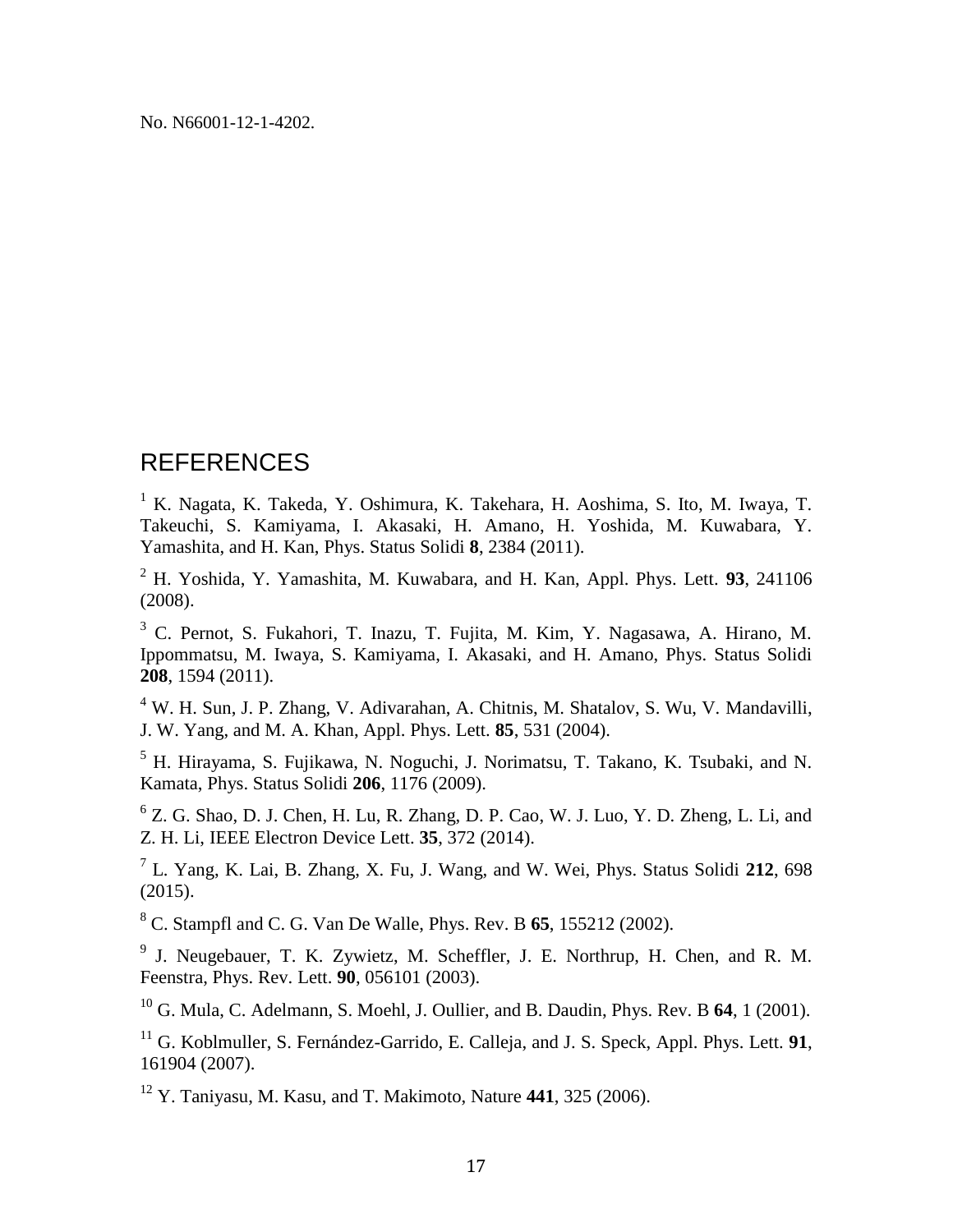$13$  R. Dahal, J. Li, S. Majety, B. N. Pantha, X. K. Cao, J. Y. Lin, and H. X. Jiang, Appl. Phys. Lett. **98**, 2 (2011).

<sup>14</sup> T. Zheng, W. Lin, D. Cai, W. Yang, W. Jiang, H. Chen, J. Li, S. Li, and J. Kang, Nanoscale Res. Lett. **9**, 40 (2014).

<sup>15</sup> C. A. Hurni, J. R. Lang, P. G. Burke, and J. S. Speck, Appl. Phys. Lett. **101**, 102106 (2012).

<sup>16</sup> T. D. Moustakas and A. Bhattacharyya, Phys. Status Solidi **9**, 580 (2012).

<sup>17</sup> W. E. Hoke, a. Torabi, J. J. Mosca, and T. D. Kennedy, J. Vac. Sci. Technol. B Microelectron. Nanom. Struct. **25**, 978 (2007).

<sup>18</sup> V. Ramachandran, R. M. Feenstra, W. L. Sarney, L. Salamanca-Riba, J. E. Northrup, L. T. Romano, and D. W. Greve, Appl. Phys. Lett. **75**, 808 (1999).

<sup>19</sup> T. Y. Wu and G. L. Pearson, J. Phys. Chem. Solids **33**, 409 (1972).

<sup>20</sup> G. A. Antypas and R. L. Moon, J. Electrochem. Soc. **120**, 1574 (1973).

<sup>21</sup> M. B. Panish, J. Appl. Phys. **44**, 2667 (1973).

 $22$  M. Ilegems and G. L. Pearson, Symp. GaAs 3 (1968).

<sup>23</sup> L. J. Vieland, Acta Metall. **11**, 137 (1963).

<sup>24</sup> B. M. McSkimming, C. Chaix, and J. S. Speck, J. Vac. Sci. Technol. A **33**, 05E128 (2015).

<sup>25</sup> J. M. Prausnitz, *Molecular Thermodynamics of Fluid-Phase Equilibria, Second Edition* (Printice-Hall, New Jersey, 1986).

<sup>26</sup> J. S. Dyck, K. Kash, M. T. Grossner, C. C. Hayman, A. Argoitia, N. Yang, M. H. Hong, M. E. Kordesch, and J. C. Angus, Mrs Internet J. Nitride Semicond. Res. **537**, G3.23 (1999).

<sup>27</sup> S. V. Novikov and C. T. Foxon, J. Cryst. Growth **354**, 44 (2012).

<sup>28</sup> N. Newman, J. Cryst. Growth **178**, 102 (1997).

<sup>29</sup> S. W. Kaun, M. H. Wong, U. K. Mishra, and J. S. Speck, Semicond. Sci. Technol. **28**, 074001 (2013).

<sup>30</sup> K. Rabe, C. Ahn, and J. M. Triscone, *Physics of Ferroelectronics: A Modern Perspective* (Sprin, Heidelberg, 2007).

 $31$  R. J. Shul, R. D. Briggs, S. J. Pearton, C. B. Vartuli, and C. R. Abernathy, Mat. Res. Soc. Symp. Proc. **449**, 969 (1997).

<sup>32</sup> A. Bhattacharyya, T. D. Moustakas, L. Zhou, D. J. Smith, and W. Hug, Appl. Phys. Lett. **94**, 25 (2009).

<sup>33</sup> S. F. Chichibu, A. Uedono, T. Onuma, B. A. Haskell, A. Chakraborty, T. Koyama, P. T. Fini, S. Keller, S. P. DenBaars, J. S. Speck, U. K. Mishra, S. Nakamura, S. Yamaguchi, S. Kamiyama, H. Amano, I. Akasaki, J. Han, and T. Sota, Nat. Mater. **5**, 810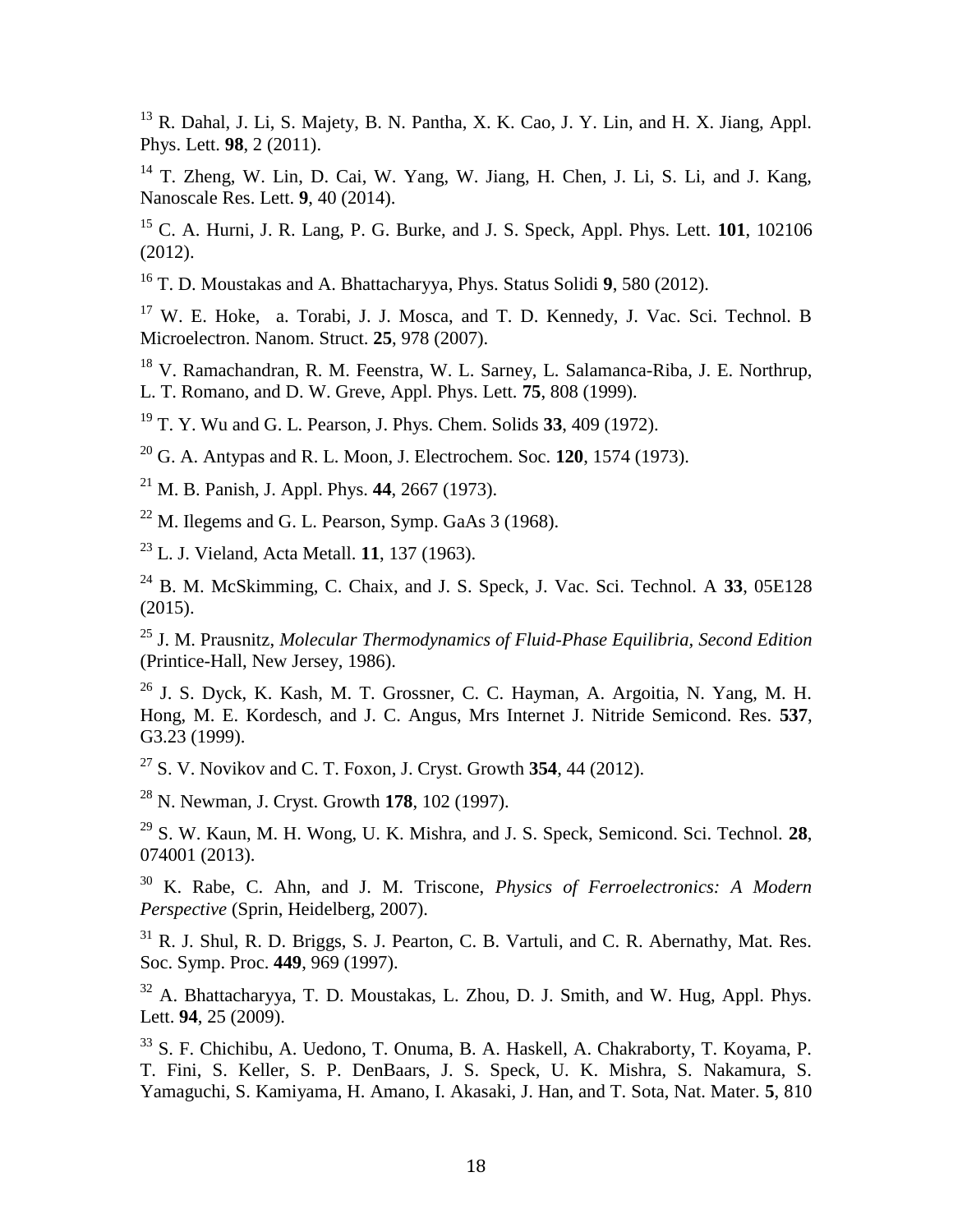(2006).

<sup>34</sup> P. H. Knck and J. Broder, Phys. Rev. Lett. **90**, 521 (1953).

## FIGURES



FIG. 1. (Color online) Photoluminescence emission spectra of  $Al_xGa_{1-x}N$  films with different Al mole fractions (x).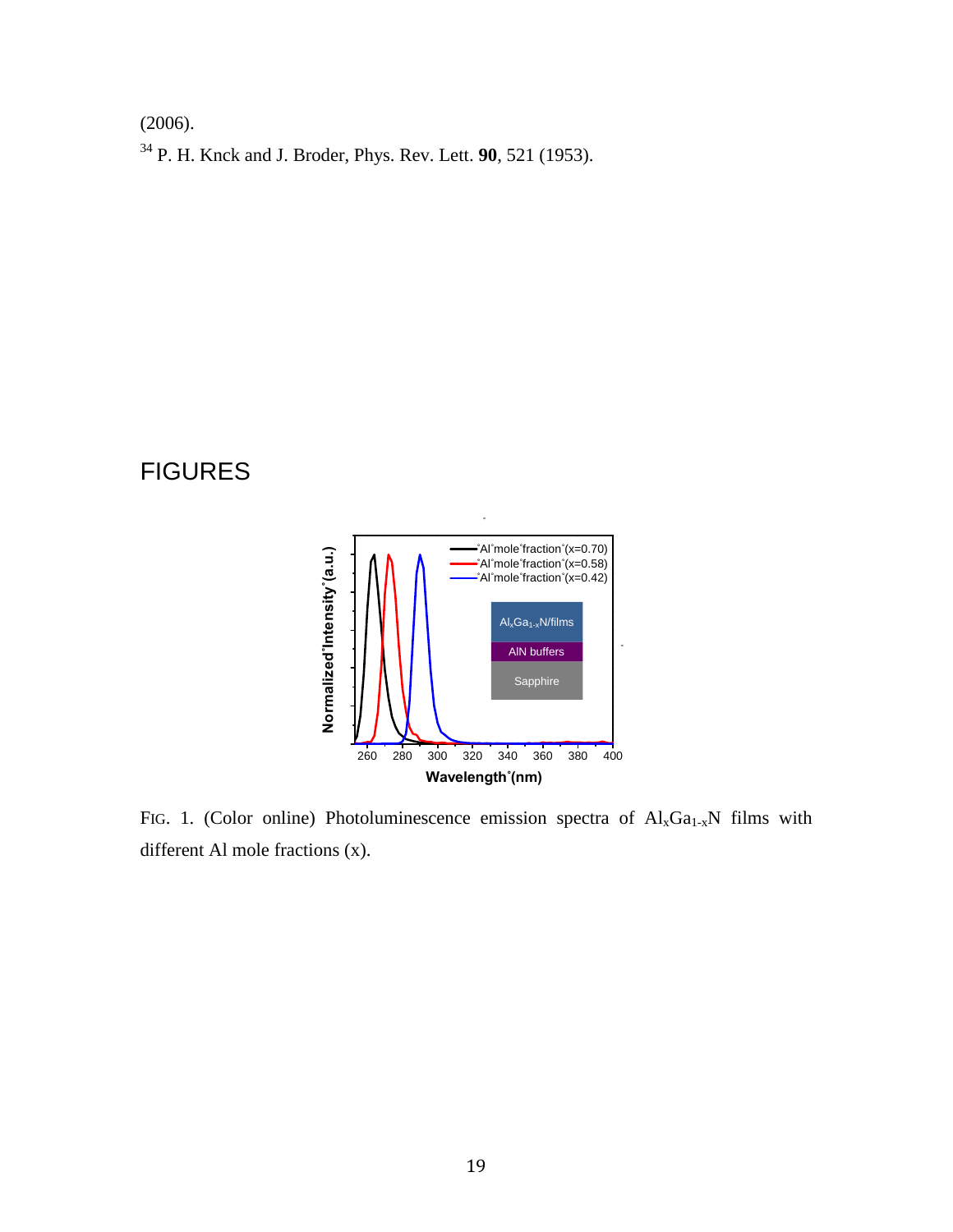

FIG. 2. (Color Online) Illustration of the liquid-metal-enabled epitaxial growth mechanism. Photographs on top show RHEED patterns emanating from an AlGaN film (a) during the growth, (b) 1 minute and (c) 3 minutes after cell shutters were closed, but with the substrate still at the growth temperature.



FIG. 3. (Color Online) A schematic illustration of the relative magnitudes of the Al, Ga, In, and active nitrogen fluxes during growth of  $\text{Al}_x\text{Ga}_{1-x}\text{N}$  films. The RHEED pattern in (b) is for an  $Al_xGa_{1-x}N$  film with Al content of 42%, and (c) is for a film with an aluminum content of 58%.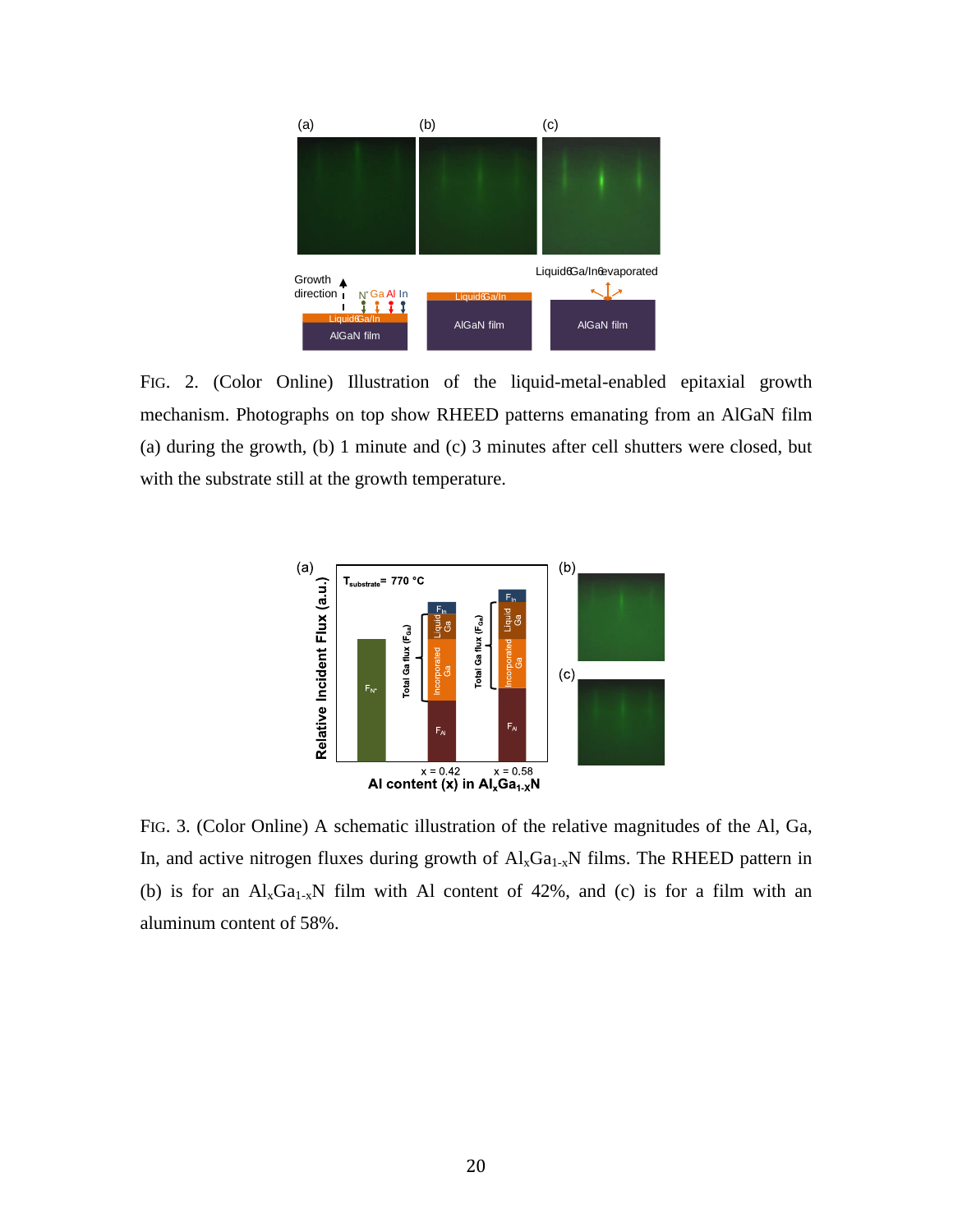

FIG. 4. (Color Online) The schematic structure and photoluminescence emission spectrum for (a) an  $Al_{0.70}Ga_{0.30}N/Al_{0.42}Ga_{0.58}N$  multiple quantum-well structure, and (b) for an  $Al_{0.70}Ga_{0.30}N/Al_{0.58}Ga_{0.42}N$  multiple quantum-well structure.



FIG. 5. (Color Online) (a) Cross-sectional Z contrast scanning TEM image of  $Al_{0.70}Ga_{0.30}N/Al_{0.58}Ga_{0.42}N$  multiple quantum wells. (b) An enlarged version of the image in (a) reveals the cluster-like compositions in the AlGaN quantum wells.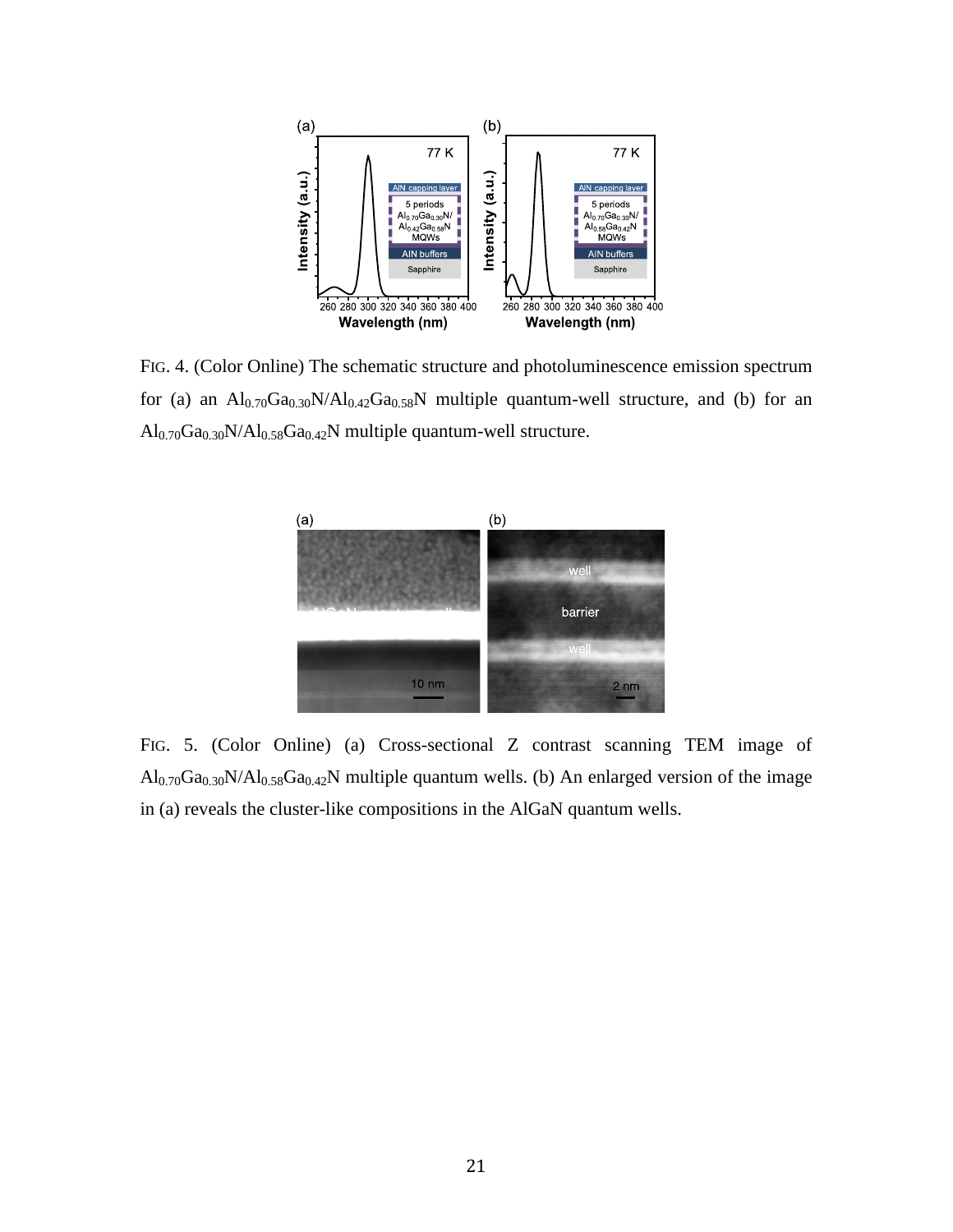

FIG. 6. (Color Online) (a) Carrier type for Mg-doped GaN films for varying Mg-cell temperatures with the corresponding RHEED patterns shown as insets; (b) Resistivity and hole carrier concentration of Mg-doped GaN films for varying Mg-cell temperatures.



FIG. 7. (Color Online) Secondary ion mass spectroscopy (SIMS) depth profile for a Mg-